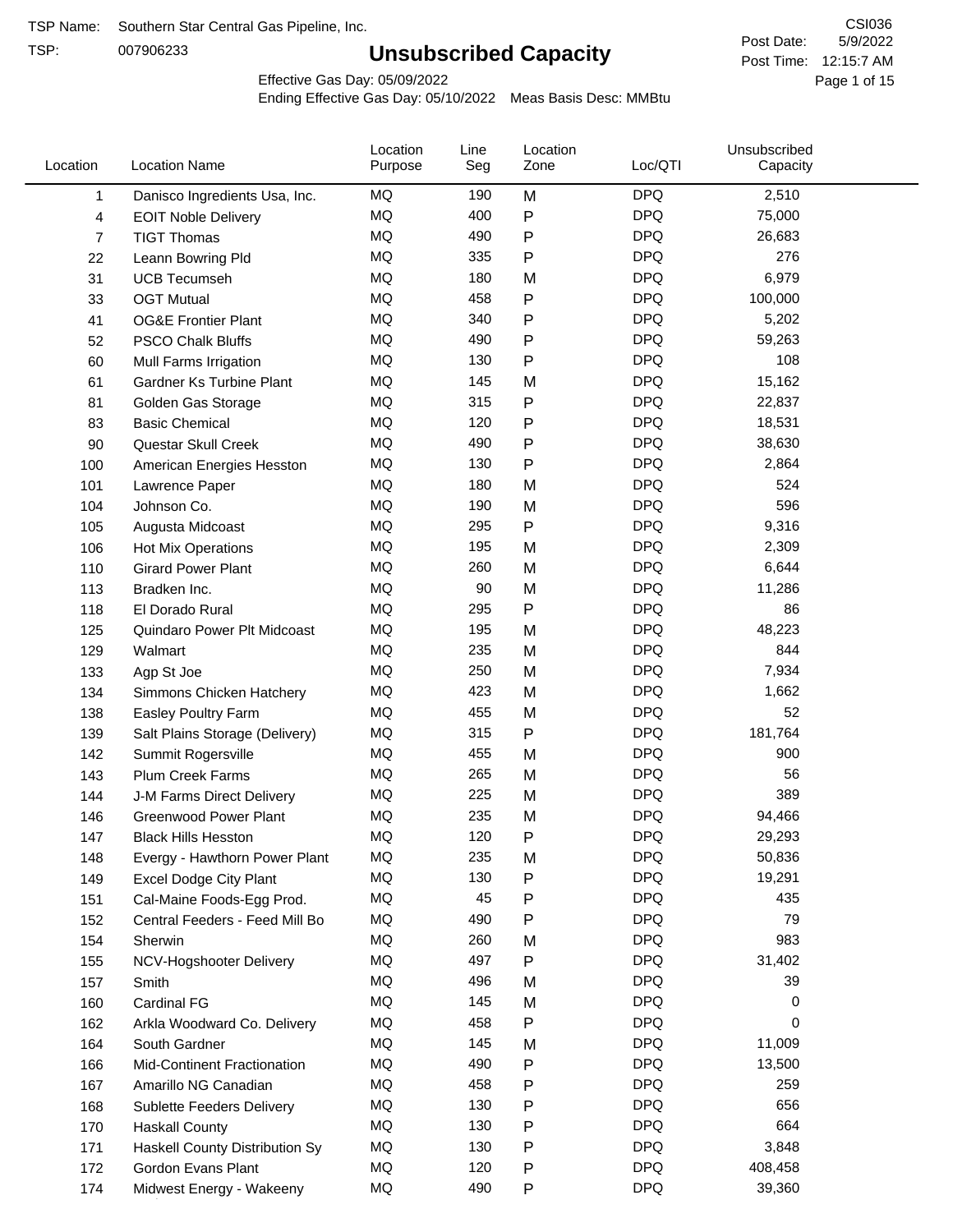TSP:

# **Unsubscribed Capacity**

5/9/2022 Page 2 of 15 Post Time: 12:15:7 AM CSI036 Post Date:

Effective Gas Day: 05/09/2022

| Location | <b>Location Name</b>                  | Location<br>Purpose | Line<br>Seg | Location<br>Zone | Loc/QTI    | Unsubscribed<br>Capacity |  |
|----------|---------------------------------------|---------------------|-------------|------------------|------------|--------------------------|--|
| 175      | <b>Industrial Park</b>                | MQ                  | 455         | M                | <b>DPQ</b> | 18,613                   |  |
| 176      | Uc Flint Oaks Hunt Club               | MQ                  | 498         | M                | <b>DPQ</b> | 3                        |  |
| 178      | ONG-Enid                              | MQ                  | 405         | P                | <b>DPQ</b> | 6,050                    |  |
| 179      | <b>ONG-SW Oklahoma City</b>           | <b>MQ</b>           | 340         | P                | <b>DPQ</b> | 33,833                   |  |
| 180      | <b>Superior Carney</b>                | <b>MQ</b>           | 390         | Ρ                | <b>DPQ</b> | 12,290                   |  |
| 181      | DCP NW Booster                        | <b>MQ</b>           | 390         | P                | <b>DPQ</b> | 3,761                    |  |
| 183      | <b>DCP West Edmond</b>                | <b>MQ</b>           | 400         | P                | <b>DPQ</b> | 2,865                    |  |
| 184      | <b>Constellation NewEnergy -</b>      | MQ                  | 493         | M                | <b>DPQ</b> | 1,847                    |  |
| 185      | <b>Constellation NewEnergy -</b>      | MQ                  | 333         | P                | <b>DPQ</b> | 3,502                    |  |
| 186      | Dennis Langley                        | <b>MQ</b>           | 190         | M                | <b>DPQ</b> | 239                      |  |
| 189      | Dogwood Energy Power Plant            | MQ                  | 235         | M                | <b>DPQ</b> | 118,246                  |  |
| 193      | <b>KGS Cessna Delivery</b>            | MQ                  | 120         | P                | <b>DPQ</b> | 5,410                    |  |
| 195      | <b>Black Hills Lyons</b>              | <b>MQ</b>           | 45          | P                | <b>DPQ</b> | 4,300                    |  |
| 197      | High Plains Ranch, LLC                | <b>MQ</b>           | 130         | Ρ                | <b>DPQ</b> | 1,180                    |  |
| 198      | West Drumright                        | <b>MQ</b>           | 390         | P                | <b>DPQ</b> | 3,216                    |  |
| 202      | Evergy - West Gardner                 | <b>MQ</b>           | 145         | M                | <b>DPQ</b> | 96,401                   |  |
| 203      | <b>Black Hills- Southern Terminal</b> | MQ                  | 333         | P                | <b>DPQ</b> | 65                       |  |
| 204      | Welch                                 | MQ                  | 225         | M                | <b>DPQ</b> | 290                      |  |
| 206      | Arma-Girard-Pittsburg                 | MQ                  | 260         | M                | <b>DPQ</b> | 29,402                   |  |
| 207      | Cher-Scam-W. Min-Carona-              | MQ                  | 260         | M                | <b>DPQ</b> | 546                      |  |
| 208      | <b>KGST Alden Interconnect</b>        | <b>MQ</b>           | 490         | P                | <b>DPQ</b> | 25,000                   |  |
| 501      | <b>Arkansas City</b>                  | MQ                  | 333         | M                | <b>DPQ</b> | 16,895                   |  |
| 510      | Clearwater                            | <b>MQ</b>           | 120         | P                | <b>DPQ</b> | 492                      |  |
| 512      | <b>Conway Springs</b>                 | <b>MQ</b>           | 120         | P                | <b>DPQ</b> | 1,499                    |  |
| 525      | Harper                                | <b>MQ</b>           | 120         | P                | <b>DPQ</b> | 7,336                    |  |
| 530      | Kiowa                                 | MQ                  | 315         | P                | <b>DPQ</b> | 1,217                    |  |
| 540      | Oxford                                | <b>MQ</b>           | 333         | Ρ                | <b>DPQ</b> | 6,335                    |  |
| 590      | Wellington                            | <b>MQ</b>           | 333         | Ρ                | <b>DPQ</b> | 14,713                   |  |
| 610      | <b>Ks Prd Domestics</b>               | <b>MQ</b>           | 120         | P                | <b>DPQ</b> | 82                       |  |
| 620      | Ok Prd Domestics                      | MQ                  | 400         | P                | <b>DPQ</b> | 45                       |  |
| 710      | <b>Ks Mkt Domestics</b>               | <b>MQ</b>           | 90          | M                | <b>DPQ</b> | 961                      |  |
| 720      | Ok Mkt Domestics                      | MQ                  | 225         | M                | <b>DPQ</b> | 44                       |  |
| 730      | Mo Mkt Domestics                      | MQ                  | 455         | M                | <b>DPQ</b> | 8                        |  |
| 904      | Arnett                                | $\sf{MQ}$           | 458         | Ρ                | <b>DPQ</b> | 1,069                    |  |
| 912      | Capron                                | $\sf{MQ}$           | 315         | Ρ                | <b>DPQ</b> | 110                      |  |
| 1103     | Olathe, KS                            | $\sf{MQ}$           | 190         | M                | <b>DPQ</b> | 92                       |  |
| 2008     | Barnsdall                             | MQ                  | 357         | Ρ                | <b>DPQ</b> | 839                      |  |
| 2009     | Bartlesville & Dewey                  | MQ                  | 357         | Ρ                | <b>DPQ</b> | 47,112                   |  |
| 2016     | Delaware                              | MQ                  | 497         | P                | <b>DPQ</b> | 224                      |  |
| 2056     | Nowata                                | MQ                  | 497         | Ρ                | <b>DPQ</b> | 7,113                    |  |
| 2064     | Pawhuska                              | $\sf{MQ}$           | 334         | Ρ                | <b>DPQ</b> | 7,755                    |  |
| 2101     | Vinita                                | MQ                  | 225         | M                | <b>DPQ</b> | 7,655                    |  |
| 3504     | Alden                                 | $\sf{MQ}$           | 490         | Ρ                | <b>DPQ</b> | 185                      |  |
| 3508     | Barnard                               | $\sf{MQ}$           | 265         | M                | <b>DPQ</b> | 157                      |  |
| 3512     | Chase                                 | $\sf{MQ}$           | 45          | Ρ                | <b>DPQ</b> | 340                      |  |
| 3520     | Ellsworth                             | MQ                  | 265         | M                | <b>DPQ</b> | 1,692                    |  |
| 3524     | Frederick                             | MQ                  | 265         | M                | <b>DPQ</b> | 60                       |  |
| 3528     | Geneseo                               | $\sf{MQ}$           | 265         | M                | <b>DPQ</b> | 712                      |  |
| 3544     | Kanopolis                             | $\sf{MQ}$           | 265         | M                | <b>DPQ</b> | 457                      |  |
|          |                                       |                     |             |                  |            |                          |  |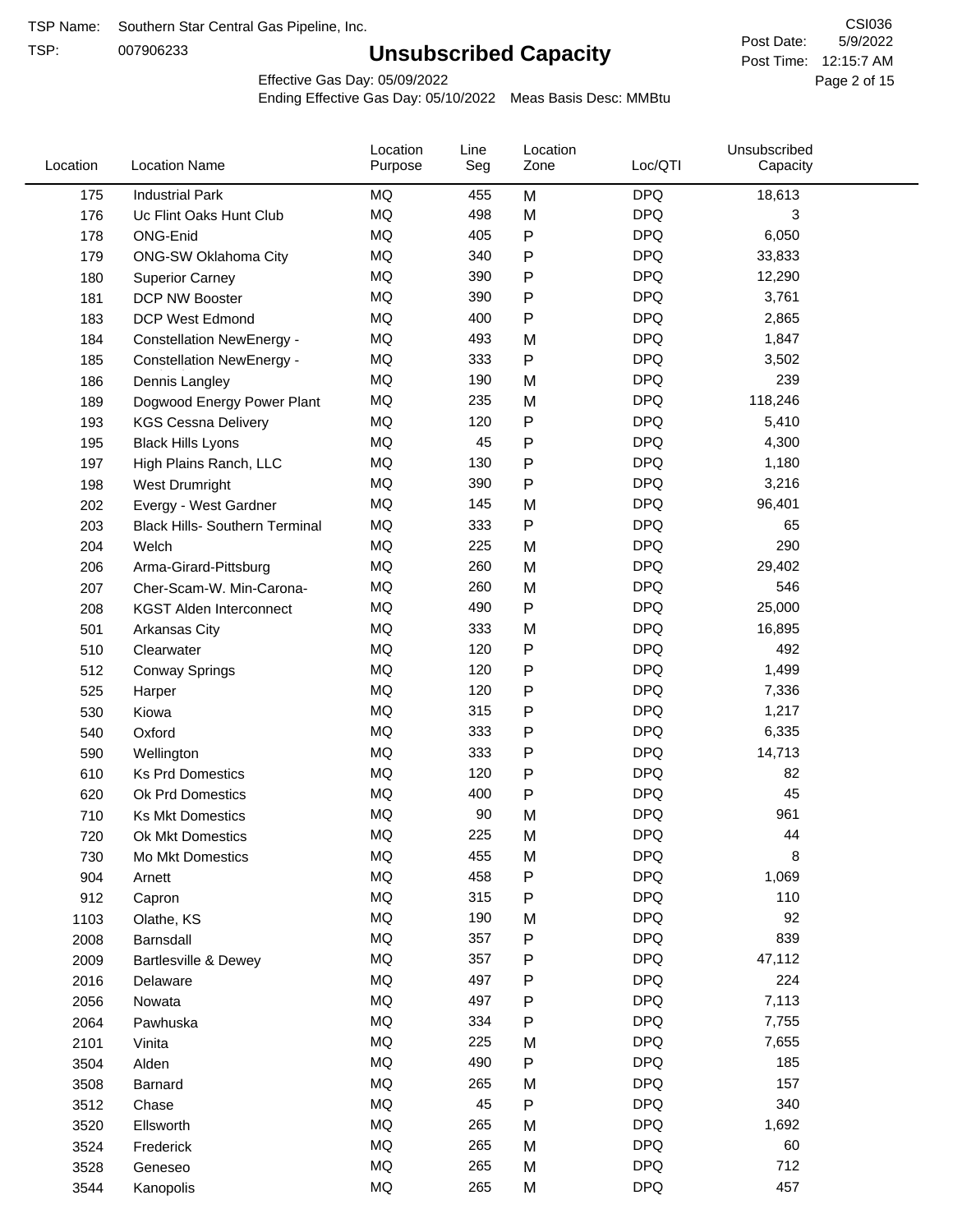TSP: 

# **Unsubscribed Capacity**

5/9/2022 Page 3 of 15 Post Time: 12:15:7 AM CSI036 Post Date:

Effective Gas Day: 05/09/2022

| Location | <b>Location Name</b>      | Location<br>Purpose | Line<br>Seg | Location<br>Zone | Loc/QTI    | Unsubscribed<br>Capacity |  |
|----------|---------------------------|---------------------|-------------|------------------|------------|--------------------------|--|
| 3548     | Lincoln                   | <b>MQ</b>           | 265         | M                | <b>DPQ</b> | 4,528                    |  |
| 3551     | Lucas                     | <b>MQ</b>           | 265         | M                | <b>DPQ</b> | 711                      |  |
| 3553     | Luray                     | MQ                  | 265         | M                | <b>DPQ</b> | 77                       |  |
| 3555     | Minneapolis               | <b>MQ</b>           | 265         | M                | <b>DPQ</b> | 1,424                    |  |
| 3572     | Raymond                   | <b>MQ</b>           | 490         | $\mathsf{P}$     | <b>DPQ</b> | 75                       |  |
| 3576     | Sylvan Grove              | <b>MQ</b>           | 265         | M                | <b>DPQ</b> | 134                      |  |
| 3588     | Vesper                    | MQ                  | 265         | M                | <b>DPQ</b> | 42                       |  |
| 3608     | <b>Beloit</b>             | MQ                  | 265         | M                | <b>DPQ</b> | 12,605                   |  |
| 3610     | <b>Burr Oak</b>           | <b>MQ</b>           | 265         | M                | <b>DPQ</b> | 168                      |  |
| 3612     | Cawker City               | <b>MQ</b>           | 265         | M                | <b>DPQ</b> | 625                      |  |
| 3616     | Downs                     | MQ                  | 265         | M                | <b>DPQ</b> | 382                      |  |
| 3620     | Esbon                     | MQ                  | 265         | M                | <b>DPQ</b> | 63                       |  |
| 3624     | Formosa                   | MQ                  | 265         | M                | <b>DPQ</b> | 120                      |  |
| 3628     | Glen Elder                | <b>MQ</b>           | 265         | M                | <b>DPQ</b> | 125                      |  |
| 3640     | Jewell                    | <b>MQ</b>           | 265         | M                | <b>DPQ</b> | 66                       |  |
| 3648     | Lebanon                   | <b>MQ</b>           | 265         | M                | <b>DPQ</b> | 178                      |  |
| 3652     | Mankato                   | MQ                  | 265         | M                | <b>DPQ</b> | 1,807                    |  |
| 3654     | Montrose                  | MQ                  | 265         | M                | <b>DPQ</b> | 192                      |  |
| 3660     | Osborne                   | MQ                  | 265         | M                | <b>DPQ</b> | 4,776                    |  |
| 3676     | Smith Center              | MQ                  | 265         | M                | <b>DPQ</b> | 1,401                    |  |
| 4812     | Carthage, Jasper, & Lamar | MQ                  | 450         | M                | <b>DPQ</b> | 5,570                    |  |
| 5002     | East Liberty Receipt      | M <sub>2</sub>      | 260         | M                | <b>RPQ</b> | 42,602                   |  |
| 6565     | Murray Gil Plant          | <b>MQ</b>           | 120         | P                | <b>DPQ</b> | 166,038                  |  |
| 6704     | Atlanta                   | <b>MQ</b>           | 333         | M                | <b>DPQ</b> | 107                      |  |
| 6706     | Augusta & Leon            | MQ                  | 295         | ${\sf P}$        | <b>DPQ</b> | 46,347                   |  |
| 6712     | Benton                    | MQ                  | 300         | M                | <b>DPQ</b> | 22                       |  |
| 6714     | Burden                    | MQ                  | 333         | M                | <b>DPQ</b> | 137                      |  |
| 6716     | Cambridge                 | MQ                  | 333         | M                | <b>DPQ</b> | 83                       |  |
| 6720     | <b>Dexter</b>             | MQ                  | 333         | M                | <b>DPQ</b> | 128                      |  |
| 6722     | Douglas                   | <b>MQ</b>           | 295         | ${\sf P}$        | <b>DPQ</b> | 4,069                    |  |
| 6724     | El Dorado                 | <b>MQ</b>           | 300         | M                | <b>DPQ</b> | 14,336                   |  |
| 6764     | Potwin                    | <b>MQ</b>           | 300         | M                | <b>DPQ</b> | 125                      |  |
| 6780     | Towanda                   | MQ                  | 300         | M                | <b>DPQ</b> | 6                        |  |
| 6828     | Grenola                   | MQ                  | 333         | M                | <b>DPQ</b> | 127                      |  |
| 6852     | Madison                   | MQ                  | 140         | M                | <b>DPQ</b> | 379                      |  |
| 6860     | Olpe                      | <b>MQ</b>           | 140         | M                | <b>DPQ</b> | 129                      |  |
| 7158     | <b>OFS Maysville</b>      | M <sub>2</sub>      | 385         | ${\sf P}$        | <b>RPQ</b> | 2,486                    |  |
| 9012     | Circleville               | MQ                  | 90          | M                | <b>DPQ</b> | 133                      |  |
| 9020     | Everest                   | MQ                  | 90          | M                | <b>DPQ</b> | 167                      |  |
| 9024     | Fairview                  | MQ                  | 90          | M                | <b>DPQ</b> | 171                      |  |
| 9026     | <b>Falls City</b>         | MQ                  | 90          | M                | <b>DPQ</b> | 12,490                   |  |
| 9032     | Hamlin                    | MQ                  | 90          | M                | <b>DPQ</b> | 50                       |  |
| 9034     | Hiawatha                  | MQ                  | 90          | M                | <b>DPQ</b> | 2,895                    |  |
| 9036     | Holton                    | <b>MQ</b>           | 90          | M                | <b>DPQ</b> | 4,675                    |  |
| 9038     | Horton                    | <b>MQ</b>           | 90          | M                | <b>DPQ</b> | 1,821                    |  |
| 9040     | Huron                     | MQ                  | 90          | M                | <b>DPQ</b> | 30                       |  |
| 9042     | Highland & Robinson       | MQ                  | 90          | M                | <b>DPQ</b> | 844                      |  |
| 9052     | Morrill                   | MQ                  | 90          | M                | <b>DPQ</b> | 228                      |  |
| 9054     | Muscotah                  | MQ                  | 90          | M                | <b>DPQ</b> | 612                      |  |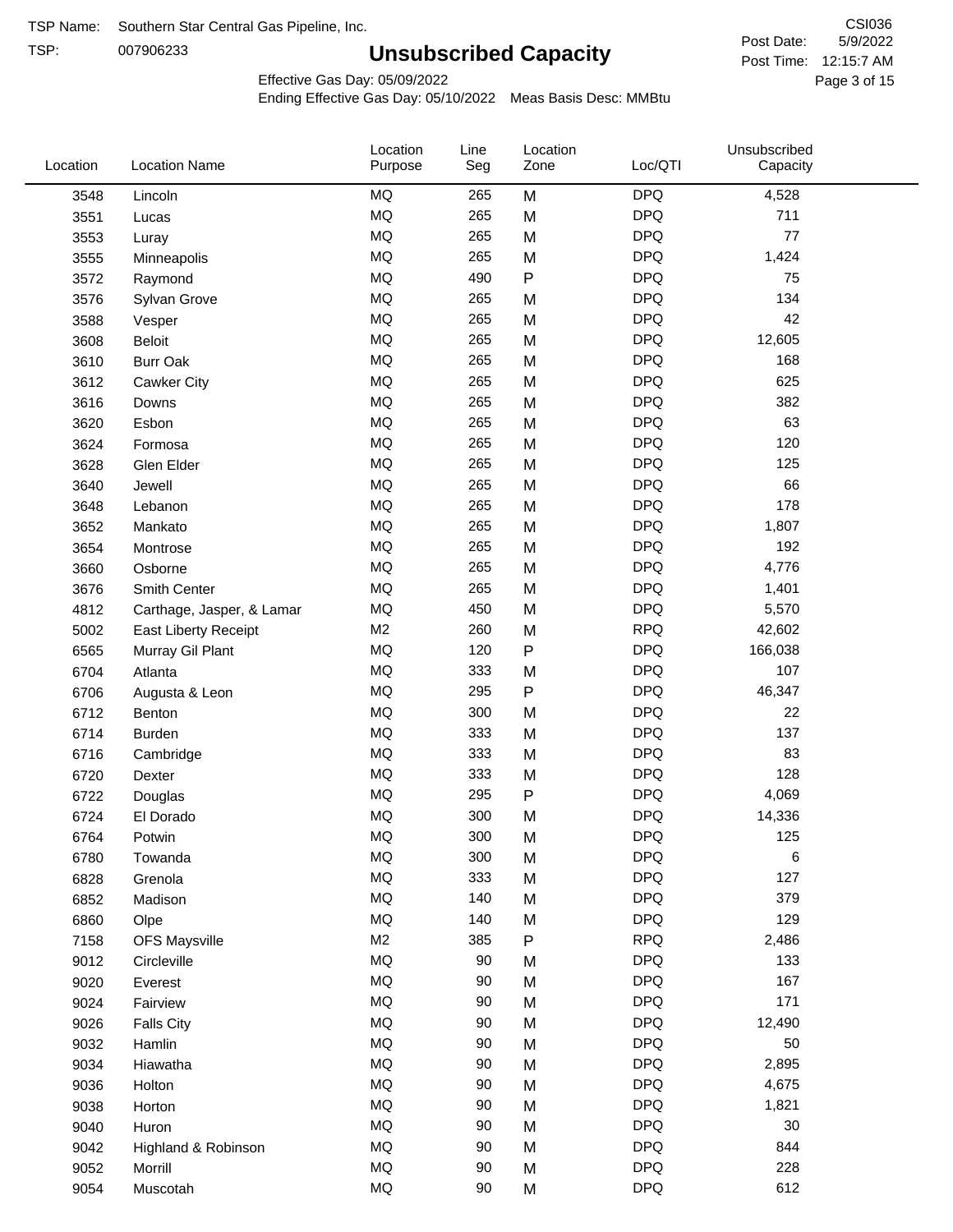TSP:

# **Unsubscribed Capacity**

5/9/2022 Page 4 of 15 Post Time: 12:15:7 AM CSI036 Post Date:

Effective Gas Day: 05/09/2022

| Location | <b>Location Name</b>            | Location<br>Purpose | Line<br>Seg | Location<br>Zone | Loc/QTI    | Unsubscribed<br>Capacity |  |
|----------|---------------------------------|---------------------|-------------|------------------|------------|--------------------------|--|
| 9057     | Netawaka                        | MQ                  | 90          | M                | <b>DPQ</b> | 48                       |  |
| 9059     | Nortonville & Winchester        | MQ                  | 180         | M                | <b>DPQ</b> | 12                       |  |
| 9064     | Oskaloosa                       | MQ                  | 180         | M                | <b>DPQ</b> | 177                      |  |
| 9066     | Ozawkie                         | <b>MQ</b>           | 180         | M                | <b>DPQ</b> | 231                      |  |
| 9075     | Reserve                         | <b>MQ</b>           | 90          | M                | <b>DPQ</b> | 72                       |  |
| 9079     | Sabetha                         | <b>MQ</b>           | 90          | M                | <b>DPQ</b> | 11,276                   |  |
| 9091     | <b>Valley Falls</b>             | <b>MQ</b>           | 180         | M                | <b>DPQ</b> | 1,271                    |  |
| 9093     | Wathena, Elwood & Troy          | <b>MQ</b>           | 250         | M                | <b>DPQ</b> | 6,996                    |  |
| 9095     | Whiting                         | MQ                  | 90          | M                | <b>DPQ</b> | 40                       |  |
| 9097     | Willis                          | <b>MQ</b>           | 90          | M                | <b>DPQ</b> | 208                      |  |
| 9657     | South Glavin, KS TB             | MQ                  | 145         | M                | <b>DPQ</b> | 36,000                   |  |
| 9835     | Hutchinson                      | MQ                  | 490         | ${\sf P}$        | <b>DPQ</b> | 279                      |  |
| 10731    | Chelin Pld                      | M <sub>2</sub>      | 315         | P                | <b>RPQ</b> | 12,086                   |  |
| 10847    | Olathe, KS East TB              | <b>MQ</b>           | 145         | M                | <b>DPQ</b> | 1,000                    |  |
| 10997    | EGT Jane - Receipt              | M <sub>2</sub>      | 423         | M                | <b>RPQ</b> | 146,982                  |  |
| 11138    | Anr Brown Emergency             | M <sub>2</sub>      | 90          | M                | <b>RPQ</b> | 23,860                   |  |
| 11377    | Transwestern Canadian - Rec.    | M <sub>2</sub>      | 458         | P                | <b>RPQ</b> | 56,705                   |  |
| 11435    | <b>OkTex Marsh Interconnect</b> | M2                  | 458         | $\mathsf{P}$     | <b>RPQ</b> | 47,447                   |  |
| 11704    | Alba-Purcell-Neck City          | MQ                  | 450         | M                | <b>DPQ</b> | 77                       |  |
| 11709    | Carl Junction                   | <b>MQ</b>           | 260         | M                | <b>DPQ</b> | 3,766                    |  |
| 11712    | Carterville                     | MQ                  | 450         | M                | <b>DPQ</b> | 6,134                    |  |
| 11716    | Duenweg                         | <b>MQ</b>           | 450         | M                | <b>DPQ</b> | 1,984                    |  |
| 11740    | Joplin-Galloway                 | <b>MQ</b>           | 450         | M                | <b>DPQ</b> | 44,900                   |  |
| 11772    | <b>Reddings Mill</b>            | <b>MQ</b>           | 225         | M                | <b>DPQ</b> | 370                      |  |
| 11776    | Saginaw                         | <b>MQ</b>           | 450         | M                | <b>DPQ</b> | 82                       |  |
| 11778    | Smithfield                      | MQ                  | 260         | M                | <b>DPQ</b> | 50                       |  |
| 11779    | <b>Stones Corner</b>            | <b>MQ</b>           | 450         | M                | <b>DPQ</b> | 67                       |  |
| 11792    | Webb City                       | <b>MQ</b>           | 450         | M                | <b>DPQ</b> | 3,052                    |  |
| 12723    | DCP - Kingfisher                | M <sub>2</sub>      | 400         | ${\sf P}$        | <b>RPQ</b> | 12,876                   |  |
| 12782    | Herndon Pld                     | M <sub>2</sub>      | 333         | M                | <b>RPQ</b> | 2,822                    |  |
| 13011    | <b>OGT Mutual</b>               | M <sub>2</sub>      | 458         | P                | <b>RPQ</b> | 102,797                  |  |
| 13144    | Own Resources - Waverly         | M <sub>2</sub>      | 490         | P                | <b>RPQ</b> | 29,475                   |  |
| 13194    | <b>Superior Carney Plant</b>    | M <sub>2</sub>      | 390         | P                | <b>RPQ</b> | 36,616                   |  |
| 13565    | St. Francis                     | M <sub>2</sub>      | 490         | P                | <b>RPQ</b> | 17,798                   |  |
| 13604    | Olathe, KS Naval Base TB        | MQ                  | 190         | M                | <b>DPQ</b> | 4,000                    |  |
| 13644    | Kansas City, Kansas             | MQ                  | 115         | M                | <b>DPQ</b> | 170,108                  |  |
| 13735    | State Line Pld                  | M <sub>2</sub>      | 490         | P                | <b>RPQ</b> | 15,750                   |  |
| 13745    | Kansas City, MO                 | MQ                  | 195         | M                | <b>DPQ</b> | 165,756                  |  |
| 13746    | Grain Valley & Lake Lotawana    | MQ                  | 235         | M                | <b>DPQ</b> | 223,050                  |  |
| 13747    | Kentucky Avenue                 | MQ                  | 235         | M                | <b>DPQ</b> | 60,000                   |  |
| 13748    | 47th & 71st & Stateline         | MQ                  | 115         | M                | <b>DPQ</b> | 267,453                  |  |
| 13906    | Bonny Reservoir Pld             | M2                  | 490         | P                | <b>RPQ</b> | 44,606                   |  |
| 14027    | Mullendore Pld                  | M <sub>2</sub>      | 335         | P                | <b>RPQ</b> | 6,646                    |  |
| 14155    | Chase County Pld                | M <sub>2</sub>      | 140         | M                | <b>RPQ</b> | 3,841                    |  |
| 14377    | DCP Mustang Plt                 | M <sub>2</sub>      | 340         | P                | <b>RPQ</b> | 11,744                   |  |
| 14391    | <b>REP - North Williams</b>     | M <sub>2</sub>      | 495         | M                | <b>RPQ</b> | 32,434                   |  |
| 14513    | Cimarron Pipeline               | M <sub>2</sub>      | 315         | ${\sf P}$        | <b>RPQ</b> | 9,761                    |  |
| 14872    | Own Resources - Wray            | M <sub>2</sub>      | 490         | P                | <b>RPQ</b> | 16,513                   |  |
| 14965    | CIG Riner                       | M <sub>2</sub>      | 490         | P                | <b>RPQ</b> | 51,538                   |  |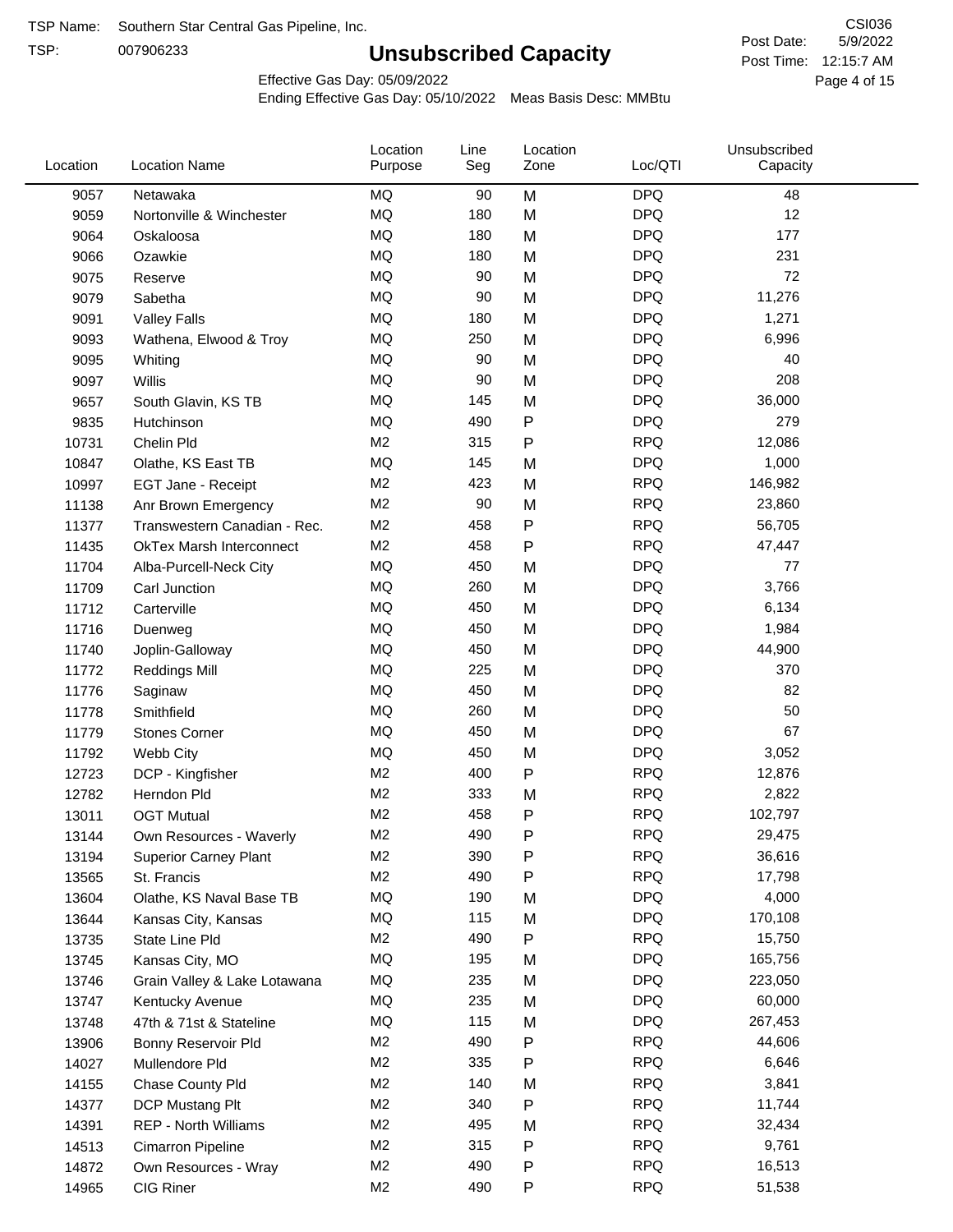TSP:

# **Unsubscribed Capacity**

5/9/2022 Page 5 of 15 Post Time: 12:15:7 AM CSI036 Post Date:

Effective Gas Day: 05/09/2022

| Location | <b>Location Name</b>               | Location<br>Purpose | Line<br>Seg | Location<br>Zone | Loc/QTI    | Unsubscribed<br>Capacity |  |
|----------|------------------------------------|---------------------|-------------|------------------|------------|--------------------------|--|
| 14971    | <b>KGST Ark River</b>              | M <sub>2</sub>      | 130         | ${\sf P}$        | <b>RPQ</b> | 56,934                   |  |
| 15011    | <b>EOIT Noble</b>                  | M <sub>2</sub>      | 400         | P                | <b>RPQ</b> | 46,050                   |  |
| 15012    | Cleveland Mo                       | <b>MQ</b>           | 235         | M                | <b>DPQ</b> | 26                       |  |
| 15020    | East Lynne & Garden City           | MQ                  | 235         | M                | <b>DPQ</b> | 830                      |  |
| 15024    | Freeman                            | MQ                  | 235         | M                | <b>DPQ</b> | 76                       |  |
| 15032    | Holden                             | MQ                  | 235         | M                | <b>DPQ</b> | 4,017                    |  |
| 15044    | Kingsville                         | MQ                  | 235         | M                | <b>DPQ</b> | 41                       |  |
| 15050    | Lone Jack                          | MQ                  | 235         | M                | <b>DPQ</b> | 288                      |  |
| 15064    | Peculiar                           | MQ                  | 235         | M                | <b>DPQ</b> | 2,265                    |  |
| 15066    | Pleasant Hill                      | MQ                  | 235         | M                | <b>DPQ</b> | 4,776                    |  |
| 15117    | Hulah                              | M <sub>2</sub>      | 335         | P                | <b>RPQ</b> | 2,730                    |  |
| 15142    | <b>EOIT McClain</b>                | M <sub>2</sub>      | 385         | P                | <b>RPQ</b> | 91,338                   |  |
| 15216    | Dearborn MO                        | MQ                  | 250         | M                | <b>DPQ</b> | 1,372                    |  |
| 15223    | Nimrod                             | M <sub>2</sub>      | 340         | P                | <b>RPQ</b> | 23,446                   |  |
| 15236    | Questar Skull Creek                | M <sub>2</sub>      | 490         | P                | <b>RPQ</b> | 49,874                   |  |
| 15253    | DCP - Cimarron Plant               | M <sub>2</sub>      | 458         | P                | <b>RPQ</b> | 117,425                  |  |
| 15256    | New Market & Trimble               | <b>MQ</b>           | 250         | M                | <b>DPQ</b> | 92                       |  |
| 15266    | <b>CIG Floris</b>                  | M <sub>2</sub>      | 315         | P                | <b>RPQ</b> | 81,012                   |  |
| 15300    | <b>OFS Stateline</b>               | M <sub>2</sub>      | 458         | P                | <b>RPQ</b> | 48,284                   |  |
| 15343    | St. Francis Pld                    | M <sub>2</sub>      | 490         | P                | <b>RPQ</b> | 13,960                   |  |
| 15405    | Golden Gas Pld                     | M <sub>2</sub>      | 315         | P                | <b>RPQ</b> | 25,274                   |  |
| 15430    | Velma Gas Plant                    | M <sub>2</sub>      | 385         | P                | <b>RPQ</b> | 53,846                   |  |
| 15433    | Scout - Satanta                    | M <sub>2</sub>      | 130         | P                | <b>RPQ</b> | 185,442                  |  |
| 15857    | DCP - Sholem                       | M <sub>2</sub>      | 385         | P                | <b>RPQ</b> | 2,182                    |  |
| 15907    | Cowley Gas Systems, LLC            | M <sub>2</sub>      | 333         | M                | <b>RPQ</b> | 3,084                    |  |
| 16013    | South Olathe TB                    | MQ                  | 145         | M                | <b>DPQ</b> | 24,000                   |  |
| 16289    | Scout - Jayhawk                    | M <sub>2</sub>      | 130         | P                | <b>RPQ</b> | 125,886                  |  |
| 16294    | Wamsutter - Echo Springs           | M <sub>2</sub>      | 490         | P                | <b>RPQ</b> | 223,278                  |  |
| 16376    | Salt Plains Storage                | M <sub>2</sub>      | 315         | P                | <b>RPQ</b> | 225,257                  |  |
| 16453    | <b>ETC Texas Pipeline Beaver</b>   | M <sub>2</sub>      | 315         | P                | <b>RPQ</b> | 86,510                   |  |
| 16478    | Envirotek Fuel Systems Inc         | M <sub>2</sub>      | 497         | P                | <b>RPQ</b> | 4,818                    |  |
| 16508    | <b>Blue Jacket</b>                 | MQ                  | 225         | M                | <b>DPQ</b> | 81                       |  |
| 16516    | Commerce                           | MQ                  | 225         | M                | <b>DPQ</b> | 6,869                    |  |
| 16532    | Hockerville                        | MQ                  | 225         | M                | <b>DPQ</b> | 219                      |  |
| 16534    | Quapaw                             | M <sub>2</sub>      | 225         | M                | <b>RPQ</b> | 29,362                   |  |
| 16552    | Miami                              | MQ                  | 225         | M                | <b>DPQ</b> | 28,664                   |  |
| 16562    | Republican                         | M <sub>2</sub>      | 490         | P                | <b>RPQ</b> | 108,219                  |  |
| 16568    | Quapaw                             | <b>MQ</b>           | 225         | M                | <b>DPQ</b> | 342                      |  |
| 16582    | EnergyVest - W Lenapah             | M <sub>2</sub>      | 225         | M                | <b>RPQ</b> | 17,625                   |  |
| 16583    | Cranor Tap                         | M <sub>2</sub>      | 497         | Ρ                | <b>RPQ</b> | 6,060                    |  |
| 16584    | Oneok Westex Hemphill              | M <sub>2</sub>      | 458         | P                | <b>RPQ</b> | 39,428                   |  |
| 16592    | <b>TIGT Sugar Creek</b>            | M <sub>2</sub>      | 235         | M                | <b>RPQ</b> | 15,186                   |  |
| 16593    | <b>TIGT Glavin</b>                 | M <sub>2</sub>      | 190         | M                | <b>RPQ</b> | 113,678                  |  |
| 16604    | Osage Hills                        | M <sub>2</sub>      | 357         | P                | <b>RPQ</b> | 10,303                   |  |
| 16620    | ETC Texas Pipeline Canadian        | M <sub>2</sub>      | 458         | P                | <b>RPQ</b> | 39,194                   |  |
| 16621    | <b>ETC Texas Pipeline Hemphill</b> | M <sub>2</sub>      | 458         | P                | <b>RPQ</b> | 61,340                   |  |
| 16667    | ECQ Pipeline - Powell              | M <sub>2</sub>      | 117         | M                | <b>RPQ</b> | 13,610                   |  |
| 16679    | Fox Plant                          | M <sub>2</sub>      | 385         | P                | <b>RPQ</b> | 5,174                    |  |
| 16746    | Roxanna                            | M <sub>2</sub>      | 495         | M                | <b>RPQ</b> | 4,505                    |  |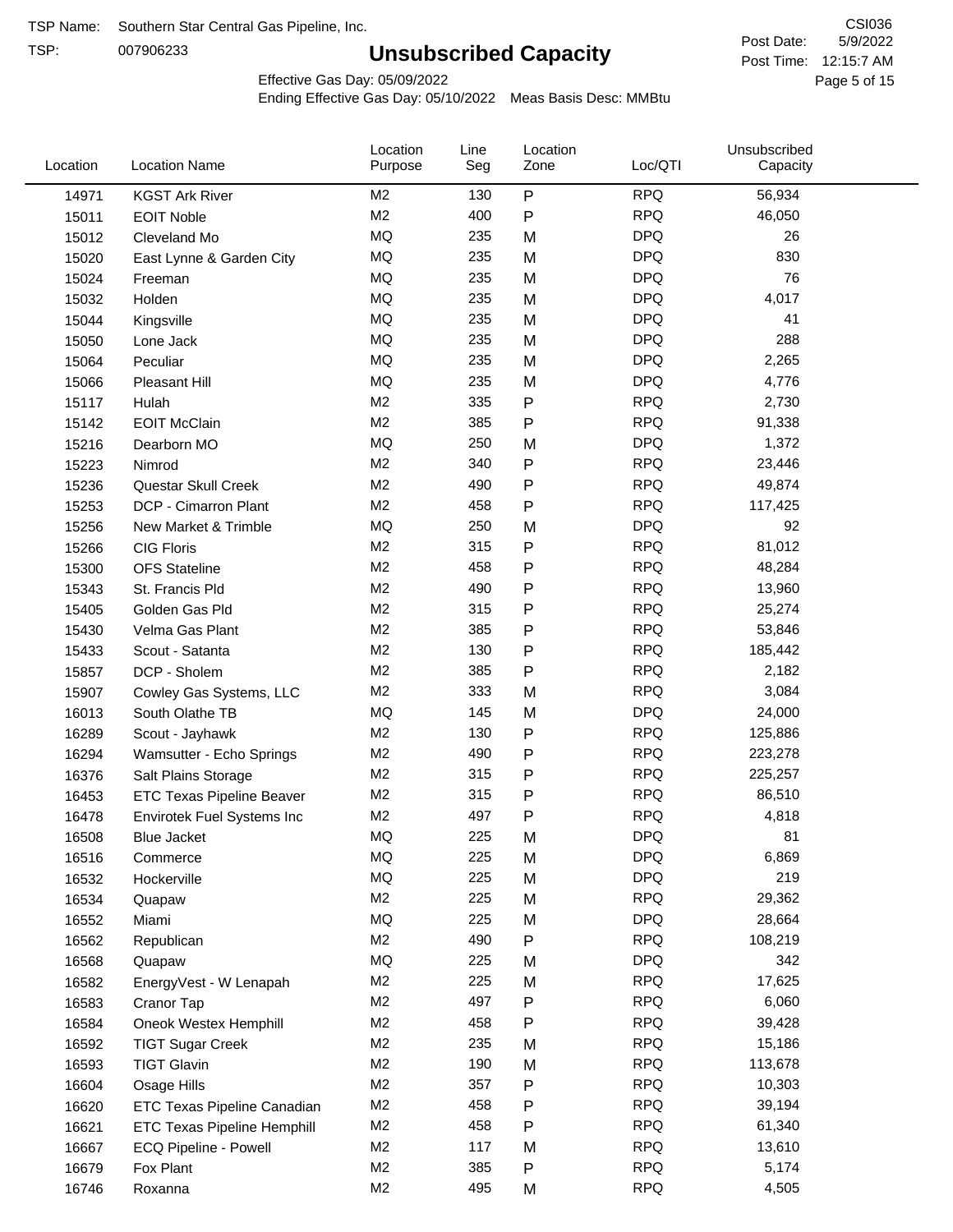TSP:

# **Unsubscribed Capacity**

5/9/2022 Page 6 of 15 Post Time: 12:15:7 AM CSI036 Post Date:

Effective Gas Day: 05/09/2022

| Location | <b>Location Name</b>             | Location<br>Purpose | Line<br>Seg | Location<br>Zone | Loc/QTI    | Unsubscribed<br>Capacity |  |
|----------|----------------------------------|---------------------|-------------|------------------|------------|--------------------------|--|
| 16747    | RedBud-Thayer Tap                | M <sub>2</sub>      | 495         | M                | <b>RPQ</b> | 4,872                    |  |
| 16750    | Dilworth Rms                     | M <sub>2</sub>      | 333         | P                | <b>RPQ</b> | 5,334                    |  |
| 16757    | River Rock - Fireside            | M <sub>2</sub>      | 495         | M                | <b>RPQ</b> | 66,400                   |  |
| 16774    | River Rock - E Lenapah           | M <sub>2</sub>      | 225         | M                | <b>RPQ</b> | 17,605                   |  |
| 16794    | <b>NNG Kiowa</b>                 | M <sub>2</sub>      | 130         | P                | <b>RPQ</b> | 73,872                   |  |
| 16798    | <b>Endeavor Energy Resources</b> | M <sub>2</sub>      | 225         | M                | <b>RPQ</b> | 9,982                    |  |
| 16802    | Sunwest                          | M <sub>2</sub>      | 117         | M                | <b>RPQ</b> | 6,183                    |  |
| 16806    | Bluco- East Wann                 | M <sub>2</sub>      | 225         | M                | <b>RPQ</b> | 8,850                    |  |
| 16807    | Bitter Creek Eckley Pld-Yuma     | M <sub>2</sub>      | 490         | P                | <b>RPQ</b> | 35,096                   |  |
| 16812    | <b>RiverGas</b>                  | M <sub>2</sub>      | 95          | M                | <b>RPQ</b> | 5,590                    |  |
| 16813    | Cheyenne Plains - Sand Dune      | M <sub>2</sub>      | 130         | P                | <b>RPQ</b> | 395,434                  |  |
| 16817    | Midwest Energy                   | M <sub>2</sub>      | 495         | M                | <b>RPQ</b> | 7,179                    |  |
| 16819    | River Rock- Keeton               | M <sub>2</sub>      | 225         | M                | <b>RPQ</b> | 9,535                    |  |
| 16820    | Superior - Hemphill              | M <sub>2</sub>      | 458         | P                | <b>RPQ</b> | 50,052                   |  |
| 16821    | Yuma West                        | M <sub>2</sub>      | 490         | Ρ                | <b>RPQ</b> | 15,688                   |  |
| 16822    | Jayhawk PLD                      | M <sub>2</sub>      | 95          | M                | <b>RPQ</b> | 4,292                    |  |
| 16824    | Coon Creek                       | M <sub>2</sub>      | 497         | P                | <b>RPQ</b> | 8,858                    |  |
| 16835    | Shiloh                           | M <sub>2</sub>      | 495         | M                | <b>RPQ</b> | 8,573                    |  |
| 16836    | Evergy - South Harper            | MQ                  | 235         | M                | <b>DPQ</b> | 86,400                   |  |
| 16837    | <b>EKAE Ethanol Plant</b>        | MQ                  | 496         | M                | <b>DPQ</b> | 1,397                    |  |
| 16840    | Nearman Creek Power Plant        | MQ                  | 195         | M                | <b>DPQ</b> | 28,800                   |  |
| 16844    | <b>Montgomery County</b>         | M <sub>2</sub>      | 260         | M                | <b>RPQ</b> | 8,000                    |  |
| 16848    | Colt-Liberty                     | M <sub>2</sub>      | 260         | M                | <b>RPQ</b> | 4,000                    |  |
| 16849    | City of Mulvane Power Plant      | MQ                  | 120         | Ρ                | <b>DPQ</b> | 2,880                    |  |
| 16850    | Escalera - Cow Creek             | M <sub>2</sub>      | 490         | P                | <b>RPQ</b> | 66,094                   |  |
| 16852    | Southeastern KS P/L Wilson       | M <sub>2</sub>      | 495         | M                | <b>RPQ</b> | 60,000                   |  |
| 16857    | Superior - Cashion               | M <sub>2</sub>      | 400         | Ρ                | <b>RPQ</b> | 10,482                   |  |
| 16862    | Superior - Perkins               | M <sub>2</sub>      | 390         | P                | <b>RPQ</b> | 21,660                   |  |
| 16865    | RedBud-Mound Valley              | M2                  | 260         | M                | <b>RPQ</b> | 8,000                    |  |
| 16871    | <b>TIGT Grant</b>                | M <sub>2</sub>      | 130         | Ρ                | <b>RPQ</b> | 50,000                   |  |
| 16872    | River Rock - Jayhawk             | M2                  | 495         | M                | <b>RPQ</b> | 57,579                   |  |
| 16873    | Layne Energy Sycamore            | M <sub>2</sub>      | 495         | Μ                | <b>RPQ</b> | 15,000                   |  |
| 16875    | Crenshaw Road                    | MQ                  | 455         | M                | <b>DPQ</b> | 33,611                   |  |
| 16877    | Acme Energy Services, Inc.       | M <sub>2</sub>      | 260         | M                | <b>RPQ</b> | 8,000                    |  |
| 16880    | Cottonwood                       | M <sub>2</sub>      | 235         | M                | <b>RPQ</b> | 1,000                    |  |
| 16883    | Cherryvale Boorigie PLd          | M2                  | 495         | M                | <b>RPQ</b> | 34,135                   |  |
| 16884    | <b>Keystone Delivery</b>         | MQ                  | 390         | P                | <b>DPQ</b> | 6,067                    |  |
| 16890    | ADM/Deerfield                    | MQ                  | 95          | M                | <b>DPQ</b> | 6,078                    |  |
| 16891    | <b>KP Liberty</b>                | M2                  | 260         | Μ                | <b>RPQ</b> | 8,300                    |  |
| 16897    | <b>REP - South Williams</b>      | M2                  | 117         | M                | <b>RPQ</b> | 30,198                   |  |
| 16905    | NEOK Production Company,         | M2                  | 225         | M                | <b>RPQ</b> | 7,970                    |  |
| 16908    | River Rock - Ft. Scott           | M2                  | 495         | M                | <b>RPQ</b> | 54,600                   |  |
| 16911    | Evergy - Lake Road               | MQ                  | 250         | M                | <b>DPQ</b> | 34,400                   |  |
| 16912    | Targa - Waynoka                  | M <sub>2</sub>      | 315         | Ρ                | <b>RPQ</b> | 157,111                  |  |
| 16916    | Kansas Ethanol, LLC              | MQ                  | 490         | Ρ                | <b>DPQ</b> | 3,500                    |  |
| 16917    | Downstream Casino                | MQ                  | 225         | M                | <b>DPQ</b> | 1,510                    |  |
| 16918    | Show Me Ethanol                  | MQ                  | 425         | M                | <b>DPQ</b> | 6,623                    |  |
| 16922    | <b>Timberline Energy</b>         | M <sub>2</sub>      | 340         | Ρ                | <b>RPQ</b> | 6,846                    |  |
| 16923    | <b>Mid-Continent Market</b>      | MQ                  | 120         | P                | <b>DPQ</b> | 30,000                   |  |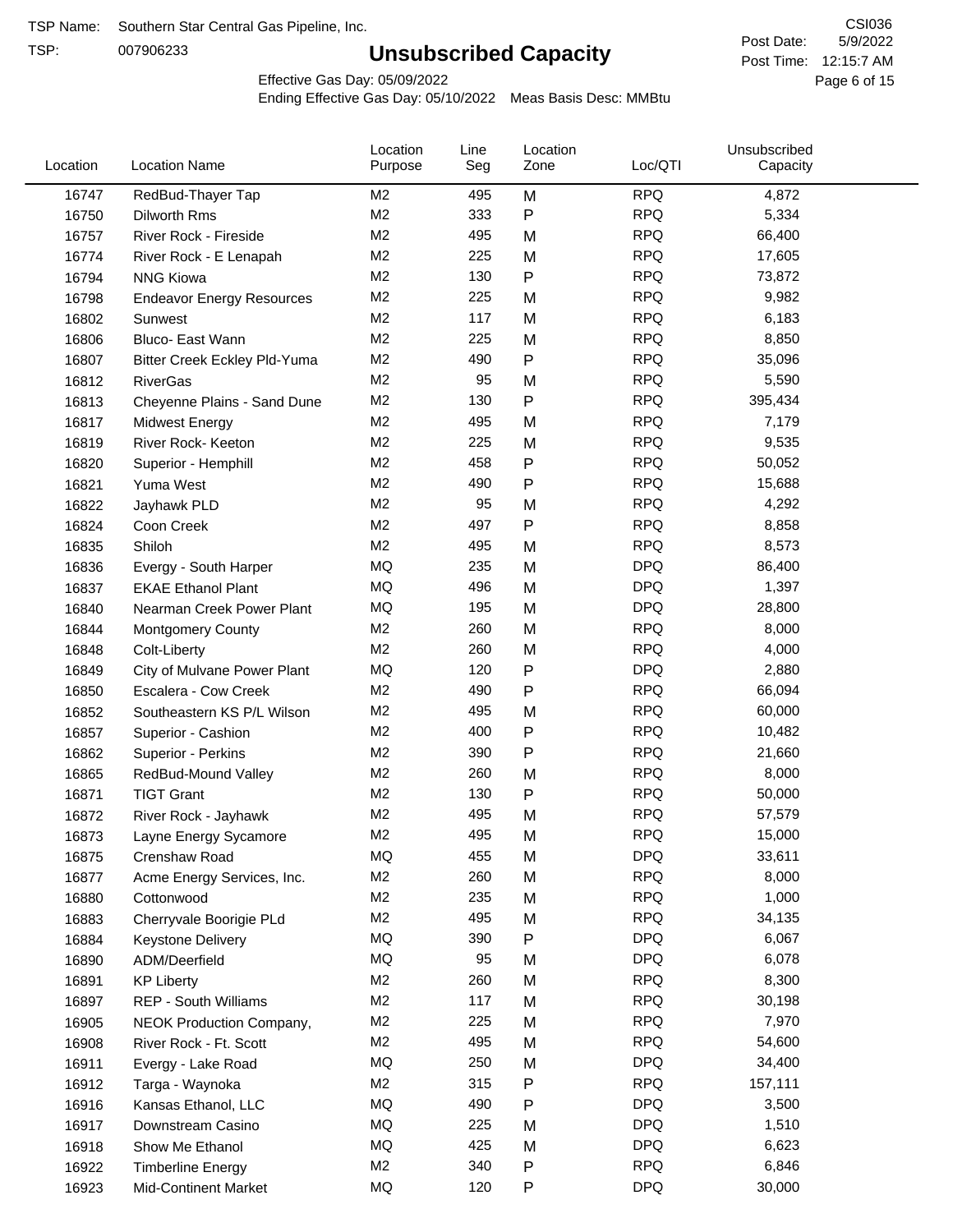TSP:

# **Unsubscribed Capacity**

5/9/2022 Page 7 of 15 Post Time: 12:15:7 AM CSI036 Post Date:

Effective Gas Day: 05/09/2022

| Location | <b>Location Name</b>                | Location<br>Purpose | Line<br>Seg | Location<br>Zone | Loc/QTI    | Unsubscribed<br>Capacity |  |
|----------|-------------------------------------|---------------------|-------------|------------------|------------|--------------------------|--|
| 16931    | Midwest Energy - Goodman            | ΜQ                  | 490         | P                | <b>DPQ</b> | 8,000                    |  |
| 16933    | Westar Emporia Energy               | MQ                  | 140         | M                | <b>DPQ</b> | 106,202                  |  |
| 16935    | River Rock - Graybill               | M <sub>2</sub>      | 260         | M                | <b>RPQ</b> | 23,168                   |  |
| 16941    | REP - Independence CDP              | M <sub>2</sub>      | 117         | M                | <b>RPQ</b> | 29,270                   |  |
| 16942    | <b>Big Timber</b>                   | M <sub>2</sub>      | 490         | $\mathsf{P}$     | <b>RPQ</b> | 49,356                   |  |
| 16945    | <b>ETC Texas Pipeline Antelope</b>  | M <sub>2</sub>      | 458         | $\mathsf{P}$     | <b>RPQ</b> | 110,000                  |  |
| 16949    | Summit Branson                      | MQ                  | 455         | M                | <b>DPQ</b> | 62,208                   |  |
| 16952    | Overland Park                       | MQ                  | 115         | M                | <b>DPQ</b> | 77,485                   |  |
| 16953    | Merriam                             | MQ                  | 115         | M                | <b>DPQ</b> | 123,624                  |  |
| 16955    | Mustang Gas Products, LLC           | M <sub>2</sub>      | 405         | $\mathsf{P}$     | <b>RPQ</b> | 25,550                   |  |
| 16956    | Superior - Ford                     | M <sub>2</sub>      | 130         | $\mathsf{P}$     | <b>RPQ</b> | 17,375                   |  |
| 16962    | Summit Sedalia                      | <b>MQ</b>           | 235         | M                | <b>DPQ</b> | 0                        |  |
| 16967    | Noble Energy - Lilli                | M <sub>2</sub>      | 490         | P                | <b>RPQ</b> | 40,863                   |  |
| 16972    | <b>ONG Norman</b>                   | MQ                  | 385         | $\mathsf{P}$     | <b>DPQ</b> | 40                       |  |
| 16975    | Superior - Spring Creek             | M <sub>2</sub>      | 315         | $\mathsf{P}$     | <b>RPQ</b> | 7,680                    |  |
| 16976    | Bettis Asphalt & Construction       | MQ                  | 180         | M                | <b>DPQ</b> | 3,216                    |  |
| 16977    | <b>KGS Kansas Star Casino</b>       | MQ                  | 333         | P                | <b>DPQ</b> | 144                      |  |
| 16980    | <b>Black Hills Colwich</b>          | MQ                  | 120         | P                | <b>DPQ</b> | 9,995                    |  |
| 16981    | Superior - Bellmon                  | M <sub>2</sub>      | 380         | P                | <b>RPQ</b> | 63,800                   |  |
| 16983    | DCP Midstream - Ellis               | MQ                  | 458         | $\mathsf{P}$     | <b>DPQ</b> | 6,702                    |  |
| 16988    | Atmos Energy - W. Lawrence          | MQ                  | 180         | M                | <b>DPQ</b> | 127                      |  |
| 16991    | Williams Midstream North Alva       | MQ                  | 315         | $\mathsf{P}$     | <b>DPQ</b> | 1,992                    |  |
| 16992    | <b>ONG Ottawa</b>                   | MQ                  | 225         | M                | <b>DPQ</b> | 0                        |  |
| 16993    | Farmer's Gas                        | MQ                  | 130         | P                | <b>DPQ</b> | 9,000                    |  |
| 16996    | Scout Sublette Delivery             | MQ                  | 130         | P                | <b>DPQ</b> | 100                      |  |
| 16997    | Devon Energy Medford Station        | M <sub>2</sub>      | 315         | P                | <b>RPQ</b> | 30,000                   |  |
| 16998    | Cheyenne Light, Fuel and            | MQ                  | 490         | P                | <b>DPQ</b> | 90,800                   |  |
| 16999    | ETC - Crescent                      | M <sub>2</sub>      | 400         | $\mathsf{P}$     | <b>RPQ</b> | 35,000                   |  |
| 17000    | Bourbon County, KS -                | MQ                  | 95          | M                | <b>DPQ</b> | 1                        |  |
| 17003    | <b>Sunflower Electric Rubart</b>    | MQ                  | 130         | $\mathsf{P}$     | <b>DPQ</b> | 48,808                   |  |
| 17004    | <b>NGPL Beaver</b>                  | MQ                  | 315         | P                | <b>DPQ</b> | 175,000                  |  |
| 17005    | ETC - Rose Valley (Delivery)        | MQ                  | 315         | P                | <b>DPQ</b> | 5,000                    |  |
| 17006    | ETC - Rose Valley                   | M <sub>2</sub>      | 315         | P                | <b>RPQ</b> | 195,226                  |  |
| 17008    | OMPA Lamb                           | MQ                  | 335         | ${\sf P}$        | <b>DPQ</b> | 51,383                   |  |
| 17009    | <b>Grasslands Energy Centennial</b> | M <sub>2</sub>      | 490         | P                | <b>RPQ</b> | 25,000                   |  |
| 17010    | Noble Keota Receipt                 | M <sub>2</sub>      | 490         | P                | <b>RPQ</b> | 52,200                   |  |
| 17011    | Noble Keota Delivery                | MQ                  | 490         | P                | <b>DPQ</b> | 52,200                   |  |
| 17013    | Enlink - Battle Ridge               | M <sub>2</sub>      | 390         | P                | <b>RPQ</b> | 31,824                   |  |
| 17021    | <b>TIGT Yuma</b>                    | M <sub>2</sub>      | 490         | P                | <b>RPQ</b> | 24,562                   |  |
| 17033    | Kickapoo Nation School              | MQ                  | 90          | M                | <b>DPQ</b> | 300                      |  |
| 17034    | ENVIA Energy Oklahoma City,         | MQ                  | 400         | P                | <b>DPQ</b> | 3,888                    |  |
| 17035    | Ameren Columbia                     | MQ                  | 235         | M                | <b>DPQ</b> | 35,512                   |  |
| 17036    | <b>Coffeyville Resources</b>        | MQ                  | 260         | M                | <b>DPQ</b> | 39,992                   |  |
| 17050    | Atmos - Forest View                 | MQ                  | 190         | M                | <b>DPQ</b> | 4,058                    |  |
| 17052    | ONG NW Oklahoma City                | MQ                  | 340         | P                | <b>DPQ</b> | 39,000                   |  |
| 17054    | <b>ONG Guthrie</b>                  | MQ                  | 400         | P                | <b>DPQ</b> | 4,799                    |  |
| 17055    | ETC Texas Pipeline Nash             | MQ                  | 458         | P                | <b>DPQ</b> | 1,500                    |  |
| 17056    | Blue Mountain - Chisholm Trail      | M <sub>2</sub>      | 340         | P                | <b>RPQ</b> | 72,000                   |  |
| 17057    | City of Tonkawa                     | MQ                  | 380         | P                | <b>DPQ</b> | 3,000                    |  |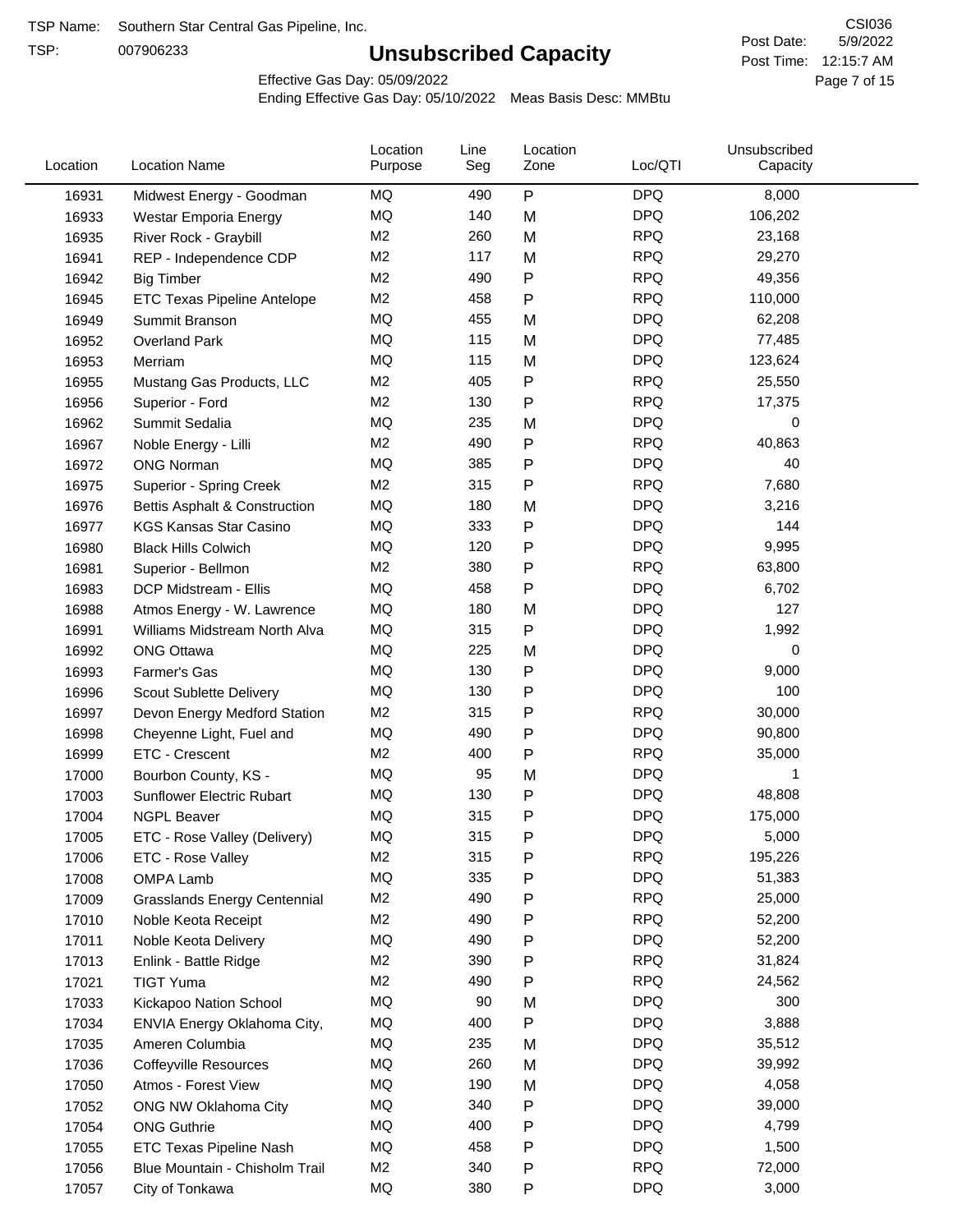TSP:

# **Unsubscribed Capacity**

5/9/2022 Page 8 of 15 Post Time: 12:15:7 AM CSI036 Post Date:

Effective Gas Day: 05/09/2022

| Location | <b>Location Name</b>           | Location<br>Purpose | Line<br>Seg | Location<br>Zone | Loc/QTI    | Unsubscribed<br>Capacity |  |
|----------|--------------------------------|---------------------|-------------|------------------|------------|--------------------------|--|
| 17058    | RPP - Hamm Landfill            | M <sub>2</sub>      | 195         | M                | <b>RPQ</b> | 2,500                    |  |
| 17060    | Atmos-Elk City                 | MQ                  | 87          | M                | <b>DPQ</b> | 216                      |  |
| 17064    | Koch - Enid                    | MQ                  | 405         | $\sf P$          | <b>DPQ</b> | 0                        |  |
| 17065    | Canyon - Redcliff (Receipt)    | M <sub>2</sub>      | 458         | $\mathsf{P}$     | <b>RPQ</b> | 180,000                  |  |
| 17066    | Canyon - Redcliff (Delivery)   | MQ                  | 458         | P                | <b>DPQ</b> | 6,175                    |  |
| 17067    | Blue Mountain - Chisholm Trail | M <sub>2</sub>      | 340         | P                | <b>RPQ</b> | 70,000                   |  |
| 17068    | <b>EOIT Alfalfa</b>            | M <sub>2</sub>      | 458         | Ρ                | <b>RPQ</b> | 200,000                  |  |
| 17069    | <b>NGPL Carter</b>             | <b>MQ</b>           | 385         | $\mathsf{P}$     | <b>DPQ</b> | 65,000                   |  |
| 17080    | <b>ONEOK Bakken Pipeline</b>   | MQ                  | 490         | Ρ                | <b>DPQ</b> | 360                      |  |
| 17086    | NGPL - Mutual                  | <b>MQ</b>           | 458         | ${\sf P}$        | <b>DPQ</b> | 150,000                  |  |
| 17087    | REX-St.Joe                     | M <sub>2</sub>      | 250         | M                | <b>RPQ</b> | 78,606                   |  |
| 17091    | OGT - Maysville                | M <sub>2</sub>      | 385         | P                | <b>RPQ</b> | 110,000                  |  |
| 17096    | Northern Natural-Kiowa         | <b>MQ</b>           | 130         | $\mathsf{P}$     | <b>DPQ</b> | 100,000                  |  |
| 17104    | Black Hills - Plevna, KS TB    | MQ                  | 130         | Ρ                | <b>DPQ</b> | 480                      |  |
| 17105    | WIC - Cheyenne Hub             | M <sub>2</sub>      | 490         | $\mathsf{P}$     | <b>RPQ</b> | 144,000                  |  |
| 17112    | Topeka Biogas (Receipt)        | M <sub>2</sub>      | 180         | M                | <b>RPQ</b> | 3,600                    |  |
| 17113    | NGPL - Ford County Receipt     | M <sub>2</sub>      | 130         | $\mathsf{P}$     | <b>RPQ</b> | 190,400                  |  |
| 17119    | Waste Mgmt RNG Receipt         | M2                  | 400         | ${\sf P}$        | <b>RPQ</b> | 2,976                    |  |
| 17404    | Anderson                       | <b>MQ</b>           | 423         | M                | <b>DPQ</b> | 1,130                    |  |
| 17406    | Ash Grove, Walnut Grove & Wil  | MQ                  | 455         | M                | <b>DPQ</b> | 2,595                    |  |
| 17408    | Aurora                         | MQ                  | 455         | M                | <b>DPQ</b> | 850                      |  |
| 17410    | <b>Billings Mo</b>             | <b>MQ</b>           | 455         | M                | <b>DPQ</b> | 2,918                    |  |
| 17414    | Clever Mo                      | <b>MQ</b>           | 455         | M                | <b>DPQ</b> | 738                      |  |
| 17416    | Crane Mo                       | <b>MQ</b>           | 455         | M                | <b>DPQ</b> | 2,944                    |  |
| 17418    | Diamond                        | <b>MQ</b>           | 455         | M                | <b>DPQ</b> | 546                      |  |
| 17426    | Freistatt                      | MQ                  | 455         | M                | <b>DPQ</b> | 256                      |  |
| 17430    | Goodman                        | <b>MQ</b>           | 423         | M                | <b>DPQ</b> | 625                      |  |
| 17448    | Lanagan                        | <b>MQ</b>           | 423         | M                | <b>DPQ</b> | 337                      |  |
| 17452    | Marionville                    | MQ                  | 455         | M                | <b>DPQ</b> | 1,119                    |  |
| 17454    | Monett                         | MQ                  | 455         | M                | <b>DPQ</b> | 25,276                   |  |
| 17456    | Mt Vernon & Verona             | <b>MQ</b>           | 455         | M                | <b>DPQ</b> | 4,407                    |  |
| 17458    | Neosho                         | MQ                  | 455         | M                | <b>DPQ</b> | 8,597                    |  |
| 17460    | Noel & North Noel              | MQ                  | 423         | M                | <b>DPQ</b> | 19,472                   |  |
| 17462    | Nixa & Ozark                   | $\sf{MQ}$           | 455         | M                | <b>DPQ</b> | 5,340                    |  |
| 17464    | Pierce City                    | MQ                  | 455         | M                | <b>DPQ</b> | 3,281                    |  |
| 17466    | Pineville                      | MQ                  | 423         | M                | <b>DPQ</b> | 302                      |  |
| 17472    | Republic                       | MQ                  | 455         | M                | <b>DPQ</b> | 883                      |  |
| 17476    | Sarcoxie                       | MQ                  | 455         | M                | <b>DPQ</b> | 2,828                    |  |
| 17478    | Seneca                         | MQ                  | 225         | M                | <b>DPQ</b> | 9,873                    |  |
| 17492    | Wentworth                      | MQ                  | 455         | M                | <b>DPQ</b> | 193                      |  |
| 18328    | Goessel                        | MQ                  | 140         | M                | <b>DPQ</b> | 62                       |  |
| 18356    | Newton                         | MQ                  | 120         | P                | <b>DPQ</b> | 21,538                   |  |
| 19000    | Scout Jayhawk Delivery         | $\sf{MQ}$           | 130         | ${\sf P}$        | <b>DPQ</b> | 185,442                  |  |
| 19548    | Lyndon                         | MQ                  | 140         | M                | <b>DPQ</b> | 655                      |  |
| 19552    | Melvern                        | MQ                  | 493         | M                | <b>DPQ</b> | 42                       |  |
| 19554    | Michigan Valley                | MQ                  | 140         | M                | <b>DPQ</b> | 339                      |  |
| 19564    | Pomona                         | MQ                  | 140         | M                | <b>DPQ</b> | 1,579                    |  |
| 19568    | Quenemo                        | MQ                  | 140         | M                | <b>DPQ</b> | 255                      |  |
| 19576    | Scranton                       | MQ                  | 140         | M                | <b>DPQ</b> | 632                      |  |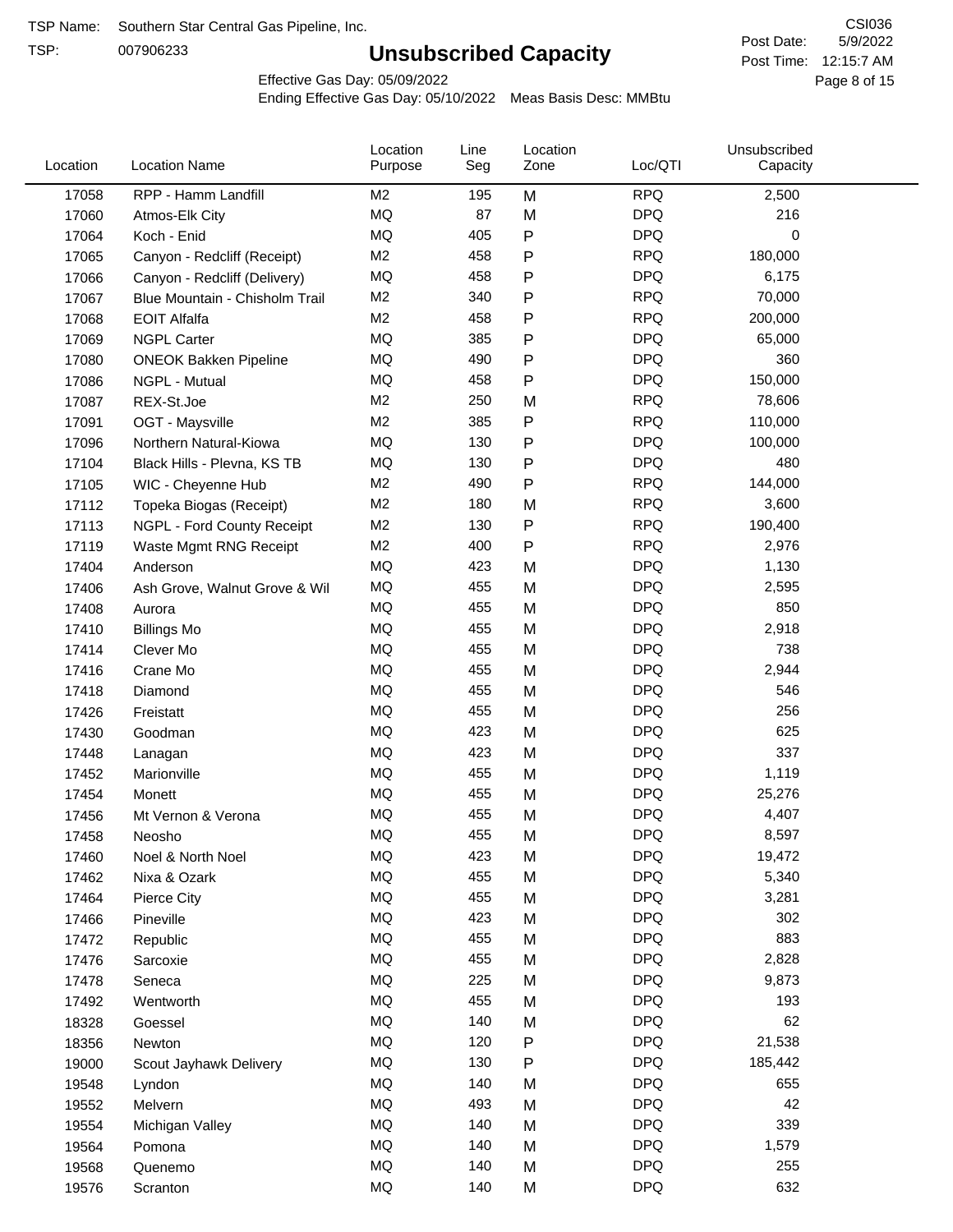TSP:

# **Unsubscribed Capacity**

5/9/2022 Page 9 of 15 Post Time: 12:15:7 AM CSI036 Post Date:

Effective Gas Day: 05/09/2022

| <b>DPQ</b><br><b>MQ</b><br>2,754<br>180<br>M<br>19608<br><b>Baldwin</b><br><b>MQ</b><br><b>DPQ</b><br>190<br>M<br>14<br>19620<br>Edgerton<br><b>MQ</b><br><b>DPQ</b><br>190<br>M<br>2,755<br>19628<br>Gardner<br><b>MQ</b><br><b>DPQ</b><br>109<br>180<br>19648<br>M<br>Lecompton<br><b>DPQ</b><br><b>MQ</b><br>190<br>M<br>37<br>19650<br>Le Loup<br><b>MQ</b><br><b>DPQ</b><br>6,129<br>493<br>M<br>19660<br>Ottawa<br><b>MQ</b><br><b>DPQ</b><br>407<br>180<br>M<br>19664<br>Perry<br><b>MQ</b><br><b>DPQ</b><br>130<br>496<br>19666<br>M<br>Princeton<br><b>MQ</b><br><b>DPQ</b><br>374<br>19672<br>496<br>M<br>Richmond<br><b>MQ</b><br>496<br>M<br><b>DPQ</b><br>27<br>19676<br>Scipio<br><b>MQ</b><br><b>DPQ</b><br>291<br>235<br>M<br>19678<br>Somerset & Rural<br><b>MQ</b><br><b>DPQ</b><br>195<br>M<br>7,420<br>19684<br>Tonganoxie<br><b>MQ</b><br><b>DPQ</b><br>190<br>2,007<br>19690<br>Wellsville<br>M<br><b>DPQ</b><br><b>MQ</b><br>95<br>M<br>360<br>20709<br><b>Bronson Etc</b><br><b>MQ</b><br><b>DPQ</b><br>26<br>495<br>M<br>20712<br>Carlyle<br><b>MQ</b><br><b>DPQ</b><br>586<br>495<br>M<br>20714<br>Cherryvale<br><b>MQ</b><br>50<br><b>DPQ</b><br>2,347<br>M<br>20716<br>Colony<br><b>MQ</b><br><b>DPQ</b><br>495<br>M<br>54<br>20720<br>Dennis<br><b>MQ</b><br>495<br><b>DPQ</b><br>409<br>M<br>20725<br>Erie<br><b>MQ</b><br>M<br><b>DPQ</b><br>495<br>1,457<br>20730<br>Gas City & La Harpe<br><b>MQ</b><br><b>DPQ</b><br>495<br>M<br>19,497<br>20764<br>Parsons<br><b>MQ</b><br><b>DPQ</b><br>495<br>M<br>18<br>20766<br>Petrolia<br><b>MQ</b><br><b>DPQ</b><br>220<br>84<br>20768<br>M<br>Piqua<br><b>MQ</b><br><b>DPQ</b><br>M<br>45<br>South Mound<br>495<br>20775<br><b>MQ</b><br>M<br><b>DPQ</b><br>88<br>495<br>20785<br>Thayer<br><b>MQ</b><br><b>DPQ</b><br>658<br>95<br>M<br>20788<br>Walnut & St Paul<br><b>MQ</b><br><b>DPQ</b><br>495<br>M<br>1,122<br>20792<br>Welda<br><b>MQ</b><br><b>DPQ</b><br>225<br>1,830<br>21008<br>M<br><b>Baxter Springs</b><br><b>MQ</b><br><b>DPQ</b><br>260<br>M<br>2,639<br>21015<br>Columbus<br>MQ<br><b>DPQ</b><br>156<br>260<br>Crestline<br>M<br>21018<br><b>MQ</b><br>95<br>M<br><b>DPQ</b><br>Fort Scott<br>31,139<br>21021<br><b>MQ</b><br><b>DPQ</b><br>260<br>3,023<br>21024<br>M<br>Galena & Empire City<br>225<br>MQ<br><b>DPQ</b><br>52<br>M<br>21048<br>Lowell<br>$\sf{MQ}$<br><b>DPQ</b><br>148<br>260<br>M<br>21055<br>N Riverton<br><b>MQ</b><br>260<br><b>DPQ</b><br>2,588<br>M<br>21060<br>Oswego<br>MQ<br><b>DPQ</b><br>225<br>473<br>21080<br>M<br>Treece<br><b>DPQ</b><br>MQ<br>250<br>M<br>88,184<br>23576<br>St Joseph<br>$\sf{MQ}$<br><b>DPQ</b><br>180<br>207<br>24228<br>M<br>Grantville<br>MQ<br><b>DPQ</b><br>177<br>180<br>24252<br>Meriden<br>M<br>MQ<br>180<br><b>DPQ</b><br>696<br>24276<br>M<br>Shawnee Heights<br>MQ<br><b>DPQ</b><br>180<br>152,652<br>24280<br>M<br>Topeka<br>MQ<br>425<br><b>DPQ</b><br>M<br>95<br>26304<br>Alma<br>MQ<br><b>DPQ</b><br>163<br>425<br>M<br>26308<br>Blackburn<br>MQ<br><b>DPQ</b><br>425<br>M<br>2,523<br>26312<br>Carrollton<br>MQ<br><b>DPQ</b><br>425<br>1,576<br>26314<br>M<br>Concordia<br>MQ<br>425<br><b>DPQ</b><br>11<br>26316<br>M<br>Corder<br>$\sf{MQ}$<br><b>DPQ</b><br>206<br>425<br>M<br>26325<br>Emma<br>$\sf{MQ}$<br>425<br><b>DPQ</b><br>28,860<br>M<br>26332<br>Higginsville<br>$\sf{MQ}$<br><b>DPQ</b><br>235<br>16,700<br>26344<br>M<br>Knobnoster | Location | <b>Location Name</b> | Location<br>Purpose | Line<br>Seg | Location<br>Zone | Loc/QTI | Unsubscribed<br>Capacity |  |
|----------------------------------------------------------------------------------------------------------------------------------------------------------------------------------------------------------------------------------------------------------------------------------------------------------------------------------------------------------------------------------------------------------------------------------------------------------------------------------------------------------------------------------------------------------------------------------------------------------------------------------------------------------------------------------------------------------------------------------------------------------------------------------------------------------------------------------------------------------------------------------------------------------------------------------------------------------------------------------------------------------------------------------------------------------------------------------------------------------------------------------------------------------------------------------------------------------------------------------------------------------------------------------------------------------------------------------------------------------------------------------------------------------------------------------------------------------------------------------------------------------------------------------------------------------------------------------------------------------------------------------------------------------------------------------------------------------------------------------------------------------------------------------------------------------------------------------------------------------------------------------------------------------------------------------------------------------------------------------------------------------------------------------------------------------------------------------------------------------------------------------------------------------------------------------------------------------------------------------------------------------------------------------------------------------------------------------------------------------------------------------------------------------------------------------------------------------------------------------------------------------------------------------------------------------------------------------------------------------------------------------------------------------------------------------------------------------------------------------------------------------------------------------------------------------------------------------------------------------------------------------------------------------------------------------------------------------------------------------------------------------------------------------------------------------------------------------------------------------------------------------------------------------------------------------------------------------------------------------------------------------------------------------------------------------------------------------------------------------------------------------------------------------------------|----------|----------------------|---------------------|-------------|------------------|---------|--------------------------|--|
|                                                                                                                                                                                                                                                                                                                                                                                                                                                                                                                                                                                                                                                                                                                                                                                                                                                                                                                                                                                                                                                                                                                                                                                                                                                                                                                                                                                                                                                                                                                                                                                                                                                                                                                                                                                                                                                                                                                                                                                                                                                                                                                                                                                                                                                                                                                                                                                                                                                                                                                                                                                                                                                                                                                                                                                                                                                                                                                                                                                                                                                                                                                                                                                                                                                                                                                                                                                                                      |          |                      |                     |             |                  |         |                          |  |
|                                                                                                                                                                                                                                                                                                                                                                                                                                                                                                                                                                                                                                                                                                                                                                                                                                                                                                                                                                                                                                                                                                                                                                                                                                                                                                                                                                                                                                                                                                                                                                                                                                                                                                                                                                                                                                                                                                                                                                                                                                                                                                                                                                                                                                                                                                                                                                                                                                                                                                                                                                                                                                                                                                                                                                                                                                                                                                                                                                                                                                                                                                                                                                                                                                                                                                                                                                                                                      |          |                      |                     |             |                  |         |                          |  |
|                                                                                                                                                                                                                                                                                                                                                                                                                                                                                                                                                                                                                                                                                                                                                                                                                                                                                                                                                                                                                                                                                                                                                                                                                                                                                                                                                                                                                                                                                                                                                                                                                                                                                                                                                                                                                                                                                                                                                                                                                                                                                                                                                                                                                                                                                                                                                                                                                                                                                                                                                                                                                                                                                                                                                                                                                                                                                                                                                                                                                                                                                                                                                                                                                                                                                                                                                                                                                      |          |                      |                     |             |                  |         |                          |  |
|                                                                                                                                                                                                                                                                                                                                                                                                                                                                                                                                                                                                                                                                                                                                                                                                                                                                                                                                                                                                                                                                                                                                                                                                                                                                                                                                                                                                                                                                                                                                                                                                                                                                                                                                                                                                                                                                                                                                                                                                                                                                                                                                                                                                                                                                                                                                                                                                                                                                                                                                                                                                                                                                                                                                                                                                                                                                                                                                                                                                                                                                                                                                                                                                                                                                                                                                                                                                                      |          |                      |                     |             |                  |         |                          |  |
|                                                                                                                                                                                                                                                                                                                                                                                                                                                                                                                                                                                                                                                                                                                                                                                                                                                                                                                                                                                                                                                                                                                                                                                                                                                                                                                                                                                                                                                                                                                                                                                                                                                                                                                                                                                                                                                                                                                                                                                                                                                                                                                                                                                                                                                                                                                                                                                                                                                                                                                                                                                                                                                                                                                                                                                                                                                                                                                                                                                                                                                                                                                                                                                                                                                                                                                                                                                                                      |          |                      |                     |             |                  |         |                          |  |
|                                                                                                                                                                                                                                                                                                                                                                                                                                                                                                                                                                                                                                                                                                                                                                                                                                                                                                                                                                                                                                                                                                                                                                                                                                                                                                                                                                                                                                                                                                                                                                                                                                                                                                                                                                                                                                                                                                                                                                                                                                                                                                                                                                                                                                                                                                                                                                                                                                                                                                                                                                                                                                                                                                                                                                                                                                                                                                                                                                                                                                                                                                                                                                                                                                                                                                                                                                                                                      |          |                      |                     |             |                  |         |                          |  |
|                                                                                                                                                                                                                                                                                                                                                                                                                                                                                                                                                                                                                                                                                                                                                                                                                                                                                                                                                                                                                                                                                                                                                                                                                                                                                                                                                                                                                                                                                                                                                                                                                                                                                                                                                                                                                                                                                                                                                                                                                                                                                                                                                                                                                                                                                                                                                                                                                                                                                                                                                                                                                                                                                                                                                                                                                                                                                                                                                                                                                                                                                                                                                                                                                                                                                                                                                                                                                      |          |                      |                     |             |                  |         |                          |  |
|                                                                                                                                                                                                                                                                                                                                                                                                                                                                                                                                                                                                                                                                                                                                                                                                                                                                                                                                                                                                                                                                                                                                                                                                                                                                                                                                                                                                                                                                                                                                                                                                                                                                                                                                                                                                                                                                                                                                                                                                                                                                                                                                                                                                                                                                                                                                                                                                                                                                                                                                                                                                                                                                                                                                                                                                                                                                                                                                                                                                                                                                                                                                                                                                                                                                                                                                                                                                                      |          |                      |                     |             |                  |         |                          |  |
|                                                                                                                                                                                                                                                                                                                                                                                                                                                                                                                                                                                                                                                                                                                                                                                                                                                                                                                                                                                                                                                                                                                                                                                                                                                                                                                                                                                                                                                                                                                                                                                                                                                                                                                                                                                                                                                                                                                                                                                                                                                                                                                                                                                                                                                                                                                                                                                                                                                                                                                                                                                                                                                                                                                                                                                                                                                                                                                                                                                                                                                                                                                                                                                                                                                                                                                                                                                                                      |          |                      |                     |             |                  |         |                          |  |
|                                                                                                                                                                                                                                                                                                                                                                                                                                                                                                                                                                                                                                                                                                                                                                                                                                                                                                                                                                                                                                                                                                                                                                                                                                                                                                                                                                                                                                                                                                                                                                                                                                                                                                                                                                                                                                                                                                                                                                                                                                                                                                                                                                                                                                                                                                                                                                                                                                                                                                                                                                                                                                                                                                                                                                                                                                                                                                                                                                                                                                                                                                                                                                                                                                                                                                                                                                                                                      |          |                      |                     |             |                  |         |                          |  |
|                                                                                                                                                                                                                                                                                                                                                                                                                                                                                                                                                                                                                                                                                                                                                                                                                                                                                                                                                                                                                                                                                                                                                                                                                                                                                                                                                                                                                                                                                                                                                                                                                                                                                                                                                                                                                                                                                                                                                                                                                                                                                                                                                                                                                                                                                                                                                                                                                                                                                                                                                                                                                                                                                                                                                                                                                                                                                                                                                                                                                                                                                                                                                                                                                                                                                                                                                                                                                      |          |                      |                     |             |                  |         |                          |  |
|                                                                                                                                                                                                                                                                                                                                                                                                                                                                                                                                                                                                                                                                                                                                                                                                                                                                                                                                                                                                                                                                                                                                                                                                                                                                                                                                                                                                                                                                                                                                                                                                                                                                                                                                                                                                                                                                                                                                                                                                                                                                                                                                                                                                                                                                                                                                                                                                                                                                                                                                                                                                                                                                                                                                                                                                                                                                                                                                                                                                                                                                                                                                                                                                                                                                                                                                                                                                                      |          |                      |                     |             |                  |         |                          |  |
|                                                                                                                                                                                                                                                                                                                                                                                                                                                                                                                                                                                                                                                                                                                                                                                                                                                                                                                                                                                                                                                                                                                                                                                                                                                                                                                                                                                                                                                                                                                                                                                                                                                                                                                                                                                                                                                                                                                                                                                                                                                                                                                                                                                                                                                                                                                                                                                                                                                                                                                                                                                                                                                                                                                                                                                                                                                                                                                                                                                                                                                                                                                                                                                                                                                                                                                                                                                                                      |          |                      |                     |             |                  |         |                          |  |
|                                                                                                                                                                                                                                                                                                                                                                                                                                                                                                                                                                                                                                                                                                                                                                                                                                                                                                                                                                                                                                                                                                                                                                                                                                                                                                                                                                                                                                                                                                                                                                                                                                                                                                                                                                                                                                                                                                                                                                                                                                                                                                                                                                                                                                                                                                                                                                                                                                                                                                                                                                                                                                                                                                                                                                                                                                                                                                                                                                                                                                                                                                                                                                                                                                                                                                                                                                                                                      |          |                      |                     |             |                  |         |                          |  |
|                                                                                                                                                                                                                                                                                                                                                                                                                                                                                                                                                                                                                                                                                                                                                                                                                                                                                                                                                                                                                                                                                                                                                                                                                                                                                                                                                                                                                                                                                                                                                                                                                                                                                                                                                                                                                                                                                                                                                                                                                                                                                                                                                                                                                                                                                                                                                                                                                                                                                                                                                                                                                                                                                                                                                                                                                                                                                                                                                                                                                                                                                                                                                                                                                                                                                                                                                                                                                      |          |                      |                     |             |                  |         |                          |  |
|                                                                                                                                                                                                                                                                                                                                                                                                                                                                                                                                                                                                                                                                                                                                                                                                                                                                                                                                                                                                                                                                                                                                                                                                                                                                                                                                                                                                                                                                                                                                                                                                                                                                                                                                                                                                                                                                                                                                                                                                                                                                                                                                                                                                                                                                                                                                                                                                                                                                                                                                                                                                                                                                                                                                                                                                                                                                                                                                                                                                                                                                                                                                                                                                                                                                                                                                                                                                                      |          |                      |                     |             |                  |         |                          |  |
|                                                                                                                                                                                                                                                                                                                                                                                                                                                                                                                                                                                                                                                                                                                                                                                                                                                                                                                                                                                                                                                                                                                                                                                                                                                                                                                                                                                                                                                                                                                                                                                                                                                                                                                                                                                                                                                                                                                                                                                                                                                                                                                                                                                                                                                                                                                                                                                                                                                                                                                                                                                                                                                                                                                                                                                                                                                                                                                                                                                                                                                                                                                                                                                                                                                                                                                                                                                                                      |          |                      |                     |             |                  |         |                          |  |
|                                                                                                                                                                                                                                                                                                                                                                                                                                                                                                                                                                                                                                                                                                                                                                                                                                                                                                                                                                                                                                                                                                                                                                                                                                                                                                                                                                                                                                                                                                                                                                                                                                                                                                                                                                                                                                                                                                                                                                                                                                                                                                                                                                                                                                                                                                                                                                                                                                                                                                                                                                                                                                                                                                                                                                                                                                                                                                                                                                                                                                                                                                                                                                                                                                                                                                                                                                                                                      |          |                      |                     |             |                  |         |                          |  |
|                                                                                                                                                                                                                                                                                                                                                                                                                                                                                                                                                                                                                                                                                                                                                                                                                                                                                                                                                                                                                                                                                                                                                                                                                                                                                                                                                                                                                                                                                                                                                                                                                                                                                                                                                                                                                                                                                                                                                                                                                                                                                                                                                                                                                                                                                                                                                                                                                                                                                                                                                                                                                                                                                                                                                                                                                                                                                                                                                                                                                                                                                                                                                                                                                                                                                                                                                                                                                      |          |                      |                     |             |                  |         |                          |  |
|                                                                                                                                                                                                                                                                                                                                                                                                                                                                                                                                                                                                                                                                                                                                                                                                                                                                                                                                                                                                                                                                                                                                                                                                                                                                                                                                                                                                                                                                                                                                                                                                                                                                                                                                                                                                                                                                                                                                                                                                                                                                                                                                                                                                                                                                                                                                                                                                                                                                                                                                                                                                                                                                                                                                                                                                                                                                                                                                                                                                                                                                                                                                                                                                                                                                                                                                                                                                                      |          |                      |                     |             |                  |         |                          |  |
|                                                                                                                                                                                                                                                                                                                                                                                                                                                                                                                                                                                                                                                                                                                                                                                                                                                                                                                                                                                                                                                                                                                                                                                                                                                                                                                                                                                                                                                                                                                                                                                                                                                                                                                                                                                                                                                                                                                                                                                                                                                                                                                                                                                                                                                                                                                                                                                                                                                                                                                                                                                                                                                                                                                                                                                                                                                                                                                                                                                                                                                                                                                                                                                                                                                                                                                                                                                                                      |          |                      |                     |             |                  |         |                          |  |
|                                                                                                                                                                                                                                                                                                                                                                                                                                                                                                                                                                                                                                                                                                                                                                                                                                                                                                                                                                                                                                                                                                                                                                                                                                                                                                                                                                                                                                                                                                                                                                                                                                                                                                                                                                                                                                                                                                                                                                                                                                                                                                                                                                                                                                                                                                                                                                                                                                                                                                                                                                                                                                                                                                                                                                                                                                                                                                                                                                                                                                                                                                                                                                                                                                                                                                                                                                                                                      |          |                      |                     |             |                  |         |                          |  |
|                                                                                                                                                                                                                                                                                                                                                                                                                                                                                                                                                                                                                                                                                                                                                                                                                                                                                                                                                                                                                                                                                                                                                                                                                                                                                                                                                                                                                                                                                                                                                                                                                                                                                                                                                                                                                                                                                                                                                                                                                                                                                                                                                                                                                                                                                                                                                                                                                                                                                                                                                                                                                                                                                                                                                                                                                                                                                                                                                                                                                                                                                                                                                                                                                                                                                                                                                                                                                      |          |                      |                     |             |                  |         |                          |  |
|                                                                                                                                                                                                                                                                                                                                                                                                                                                                                                                                                                                                                                                                                                                                                                                                                                                                                                                                                                                                                                                                                                                                                                                                                                                                                                                                                                                                                                                                                                                                                                                                                                                                                                                                                                                                                                                                                                                                                                                                                                                                                                                                                                                                                                                                                                                                                                                                                                                                                                                                                                                                                                                                                                                                                                                                                                                                                                                                                                                                                                                                                                                                                                                                                                                                                                                                                                                                                      |          |                      |                     |             |                  |         |                          |  |
|                                                                                                                                                                                                                                                                                                                                                                                                                                                                                                                                                                                                                                                                                                                                                                                                                                                                                                                                                                                                                                                                                                                                                                                                                                                                                                                                                                                                                                                                                                                                                                                                                                                                                                                                                                                                                                                                                                                                                                                                                                                                                                                                                                                                                                                                                                                                                                                                                                                                                                                                                                                                                                                                                                                                                                                                                                                                                                                                                                                                                                                                                                                                                                                                                                                                                                                                                                                                                      |          |                      |                     |             |                  |         |                          |  |
|                                                                                                                                                                                                                                                                                                                                                                                                                                                                                                                                                                                                                                                                                                                                                                                                                                                                                                                                                                                                                                                                                                                                                                                                                                                                                                                                                                                                                                                                                                                                                                                                                                                                                                                                                                                                                                                                                                                                                                                                                                                                                                                                                                                                                                                                                                                                                                                                                                                                                                                                                                                                                                                                                                                                                                                                                                                                                                                                                                                                                                                                                                                                                                                                                                                                                                                                                                                                                      |          |                      |                     |             |                  |         |                          |  |
|                                                                                                                                                                                                                                                                                                                                                                                                                                                                                                                                                                                                                                                                                                                                                                                                                                                                                                                                                                                                                                                                                                                                                                                                                                                                                                                                                                                                                                                                                                                                                                                                                                                                                                                                                                                                                                                                                                                                                                                                                                                                                                                                                                                                                                                                                                                                                                                                                                                                                                                                                                                                                                                                                                                                                                                                                                                                                                                                                                                                                                                                                                                                                                                                                                                                                                                                                                                                                      |          |                      |                     |             |                  |         |                          |  |
|                                                                                                                                                                                                                                                                                                                                                                                                                                                                                                                                                                                                                                                                                                                                                                                                                                                                                                                                                                                                                                                                                                                                                                                                                                                                                                                                                                                                                                                                                                                                                                                                                                                                                                                                                                                                                                                                                                                                                                                                                                                                                                                                                                                                                                                                                                                                                                                                                                                                                                                                                                                                                                                                                                                                                                                                                                                                                                                                                                                                                                                                                                                                                                                                                                                                                                                                                                                                                      |          |                      |                     |             |                  |         |                          |  |
|                                                                                                                                                                                                                                                                                                                                                                                                                                                                                                                                                                                                                                                                                                                                                                                                                                                                                                                                                                                                                                                                                                                                                                                                                                                                                                                                                                                                                                                                                                                                                                                                                                                                                                                                                                                                                                                                                                                                                                                                                                                                                                                                                                                                                                                                                                                                                                                                                                                                                                                                                                                                                                                                                                                                                                                                                                                                                                                                                                                                                                                                                                                                                                                                                                                                                                                                                                                                                      |          |                      |                     |             |                  |         |                          |  |
|                                                                                                                                                                                                                                                                                                                                                                                                                                                                                                                                                                                                                                                                                                                                                                                                                                                                                                                                                                                                                                                                                                                                                                                                                                                                                                                                                                                                                                                                                                                                                                                                                                                                                                                                                                                                                                                                                                                                                                                                                                                                                                                                                                                                                                                                                                                                                                                                                                                                                                                                                                                                                                                                                                                                                                                                                                                                                                                                                                                                                                                                                                                                                                                                                                                                                                                                                                                                                      |          |                      |                     |             |                  |         |                          |  |
|                                                                                                                                                                                                                                                                                                                                                                                                                                                                                                                                                                                                                                                                                                                                                                                                                                                                                                                                                                                                                                                                                                                                                                                                                                                                                                                                                                                                                                                                                                                                                                                                                                                                                                                                                                                                                                                                                                                                                                                                                                                                                                                                                                                                                                                                                                                                                                                                                                                                                                                                                                                                                                                                                                                                                                                                                                                                                                                                                                                                                                                                                                                                                                                                                                                                                                                                                                                                                      |          |                      |                     |             |                  |         |                          |  |
|                                                                                                                                                                                                                                                                                                                                                                                                                                                                                                                                                                                                                                                                                                                                                                                                                                                                                                                                                                                                                                                                                                                                                                                                                                                                                                                                                                                                                                                                                                                                                                                                                                                                                                                                                                                                                                                                                                                                                                                                                                                                                                                                                                                                                                                                                                                                                                                                                                                                                                                                                                                                                                                                                                                                                                                                                                                                                                                                                                                                                                                                                                                                                                                                                                                                                                                                                                                                                      |          |                      |                     |             |                  |         |                          |  |
|                                                                                                                                                                                                                                                                                                                                                                                                                                                                                                                                                                                                                                                                                                                                                                                                                                                                                                                                                                                                                                                                                                                                                                                                                                                                                                                                                                                                                                                                                                                                                                                                                                                                                                                                                                                                                                                                                                                                                                                                                                                                                                                                                                                                                                                                                                                                                                                                                                                                                                                                                                                                                                                                                                                                                                                                                                                                                                                                                                                                                                                                                                                                                                                                                                                                                                                                                                                                                      |          |                      |                     |             |                  |         |                          |  |
|                                                                                                                                                                                                                                                                                                                                                                                                                                                                                                                                                                                                                                                                                                                                                                                                                                                                                                                                                                                                                                                                                                                                                                                                                                                                                                                                                                                                                                                                                                                                                                                                                                                                                                                                                                                                                                                                                                                                                                                                                                                                                                                                                                                                                                                                                                                                                                                                                                                                                                                                                                                                                                                                                                                                                                                                                                                                                                                                                                                                                                                                                                                                                                                                                                                                                                                                                                                                                      |          |                      |                     |             |                  |         |                          |  |
|                                                                                                                                                                                                                                                                                                                                                                                                                                                                                                                                                                                                                                                                                                                                                                                                                                                                                                                                                                                                                                                                                                                                                                                                                                                                                                                                                                                                                                                                                                                                                                                                                                                                                                                                                                                                                                                                                                                                                                                                                                                                                                                                                                                                                                                                                                                                                                                                                                                                                                                                                                                                                                                                                                                                                                                                                                                                                                                                                                                                                                                                                                                                                                                                                                                                                                                                                                                                                      |          |                      |                     |             |                  |         |                          |  |
|                                                                                                                                                                                                                                                                                                                                                                                                                                                                                                                                                                                                                                                                                                                                                                                                                                                                                                                                                                                                                                                                                                                                                                                                                                                                                                                                                                                                                                                                                                                                                                                                                                                                                                                                                                                                                                                                                                                                                                                                                                                                                                                                                                                                                                                                                                                                                                                                                                                                                                                                                                                                                                                                                                                                                                                                                                                                                                                                                                                                                                                                                                                                                                                                                                                                                                                                                                                                                      |          |                      |                     |             |                  |         |                          |  |
|                                                                                                                                                                                                                                                                                                                                                                                                                                                                                                                                                                                                                                                                                                                                                                                                                                                                                                                                                                                                                                                                                                                                                                                                                                                                                                                                                                                                                                                                                                                                                                                                                                                                                                                                                                                                                                                                                                                                                                                                                                                                                                                                                                                                                                                                                                                                                                                                                                                                                                                                                                                                                                                                                                                                                                                                                                                                                                                                                                                                                                                                                                                                                                                                                                                                                                                                                                                                                      |          |                      |                     |             |                  |         |                          |  |
|                                                                                                                                                                                                                                                                                                                                                                                                                                                                                                                                                                                                                                                                                                                                                                                                                                                                                                                                                                                                                                                                                                                                                                                                                                                                                                                                                                                                                                                                                                                                                                                                                                                                                                                                                                                                                                                                                                                                                                                                                                                                                                                                                                                                                                                                                                                                                                                                                                                                                                                                                                                                                                                                                                                                                                                                                                                                                                                                                                                                                                                                                                                                                                                                                                                                                                                                                                                                                      |          |                      |                     |             |                  |         |                          |  |
|                                                                                                                                                                                                                                                                                                                                                                                                                                                                                                                                                                                                                                                                                                                                                                                                                                                                                                                                                                                                                                                                                                                                                                                                                                                                                                                                                                                                                                                                                                                                                                                                                                                                                                                                                                                                                                                                                                                                                                                                                                                                                                                                                                                                                                                                                                                                                                                                                                                                                                                                                                                                                                                                                                                                                                                                                                                                                                                                                                                                                                                                                                                                                                                                                                                                                                                                                                                                                      |          |                      |                     |             |                  |         |                          |  |
|                                                                                                                                                                                                                                                                                                                                                                                                                                                                                                                                                                                                                                                                                                                                                                                                                                                                                                                                                                                                                                                                                                                                                                                                                                                                                                                                                                                                                                                                                                                                                                                                                                                                                                                                                                                                                                                                                                                                                                                                                                                                                                                                                                                                                                                                                                                                                                                                                                                                                                                                                                                                                                                                                                                                                                                                                                                                                                                                                                                                                                                                                                                                                                                                                                                                                                                                                                                                                      |          |                      |                     |             |                  |         |                          |  |
|                                                                                                                                                                                                                                                                                                                                                                                                                                                                                                                                                                                                                                                                                                                                                                                                                                                                                                                                                                                                                                                                                                                                                                                                                                                                                                                                                                                                                                                                                                                                                                                                                                                                                                                                                                                                                                                                                                                                                                                                                                                                                                                                                                                                                                                                                                                                                                                                                                                                                                                                                                                                                                                                                                                                                                                                                                                                                                                                                                                                                                                                                                                                                                                                                                                                                                                                                                                                                      |          |                      |                     |             |                  |         |                          |  |
|                                                                                                                                                                                                                                                                                                                                                                                                                                                                                                                                                                                                                                                                                                                                                                                                                                                                                                                                                                                                                                                                                                                                                                                                                                                                                                                                                                                                                                                                                                                                                                                                                                                                                                                                                                                                                                                                                                                                                                                                                                                                                                                                                                                                                                                                                                                                                                                                                                                                                                                                                                                                                                                                                                                                                                                                                                                                                                                                                                                                                                                                                                                                                                                                                                                                                                                                                                                                                      |          |                      |                     |             |                  |         |                          |  |
|                                                                                                                                                                                                                                                                                                                                                                                                                                                                                                                                                                                                                                                                                                                                                                                                                                                                                                                                                                                                                                                                                                                                                                                                                                                                                                                                                                                                                                                                                                                                                                                                                                                                                                                                                                                                                                                                                                                                                                                                                                                                                                                                                                                                                                                                                                                                                                                                                                                                                                                                                                                                                                                                                                                                                                                                                                                                                                                                                                                                                                                                                                                                                                                                                                                                                                                                                                                                                      |          |                      |                     |             |                  |         |                          |  |
|                                                                                                                                                                                                                                                                                                                                                                                                                                                                                                                                                                                                                                                                                                                                                                                                                                                                                                                                                                                                                                                                                                                                                                                                                                                                                                                                                                                                                                                                                                                                                                                                                                                                                                                                                                                                                                                                                                                                                                                                                                                                                                                                                                                                                                                                                                                                                                                                                                                                                                                                                                                                                                                                                                                                                                                                                                                                                                                                                                                                                                                                                                                                                                                                                                                                                                                                                                                                                      |          |                      |                     |             |                  |         |                          |  |
|                                                                                                                                                                                                                                                                                                                                                                                                                                                                                                                                                                                                                                                                                                                                                                                                                                                                                                                                                                                                                                                                                                                                                                                                                                                                                                                                                                                                                                                                                                                                                                                                                                                                                                                                                                                                                                                                                                                                                                                                                                                                                                                                                                                                                                                                                                                                                                                                                                                                                                                                                                                                                                                                                                                                                                                                                                                                                                                                                                                                                                                                                                                                                                                                                                                                                                                                                                                                                      |          |                      |                     |             |                  |         |                          |  |
|                                                                                                                                                                                                                                                                                                                                                                                                                                                                                                                                                                                                                                                                                                                                                                                                                                                                                                                                                                                                                                                                                                                                                                                                                                                                                                                                                                                                                                                                                                                                                                                                                                                                                                                                                                                                                                                                                                                                                                                                                                                                                                                                                                                                                                                                                                                                                                                                                                                                                                                                                                                                                                                                                                                                                                                                                                                                                                                                                                                                                                                                                                                                                                                                                                                                                                                                                                                                                      |          |                      |                     |             |                  |         |                          |  |
|                                                                                                                                                                                                                                                                                                                                                                                                                                                                                                                                                                                                                                                                                                                                                                                                                                                                                                                                                                                                                                                                                                                                                                                                                                                                                                                                                                                                                                                                                                                                                                                                                                                                                                                                                                                                                                                                                                                                                                                                                                                                                                                                                                                                                                                                                                                                                                                                                                                                                                                                                                                                                                                                                                                                                                                                                                                                                                                                                                                                                                                                                                                                                                                                                                                                                                                                                                                                                      |          |                      |                     |             |                  |         |                          |  |
|                                                                                                                                                                                                                                                                                                                                                                                                                                                                                                                                                                                                                                                                                                                                                                                                                                                                                                                                                                                                                                                                                                                                                                                                                                                                                                                                                                                                                                                                                                                                                                                                                                                                                                                                                                                                                                                                                                                                                                                                                                                                                                                                                                                                                                                                                                                                                                                                                                                                                                                                                                                                                                                                                                                                                                                                                                                                                                                                                                                                                                                                                                                                                                                                                                                                                                                                                                                                                      |          |                      |                     |             |                  |         |                          |  |
|                                                                                                                                                                                                                                                                                                                                                                                                                                                                                                                                                                                                                                                                                                                                                                                                                                                                                                                                                                                                                                                                                                                                                                                                                                                                                                                                                                                                                                                                                                                                                                                                                                                                                                                                                                                                                                                                                                                                                                                                                                                                                                                                                                                                                                                                                                                                                                                                                                                                                                                                                                                                                                                                                                                                                                                                                                                                                                                                                                                                                                                                                                                                                                                                                                                                                                                                                                                                                      |          |                      |                     |             |                  |         |                          |  |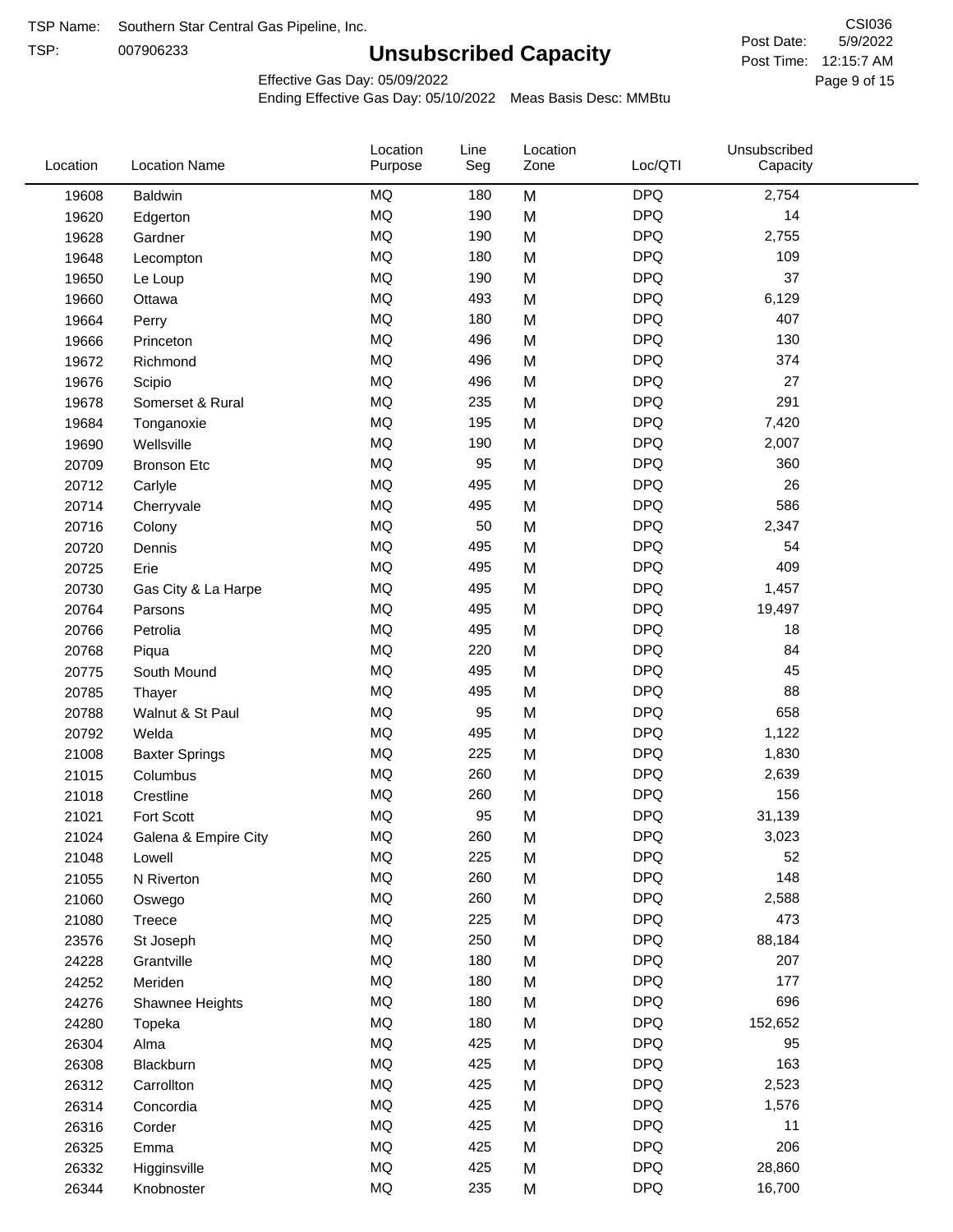TSP:

# **Unsubscribed Capacity**

5/9/2022 Page 10 of 15 Post Time: 12:15:7 AM CSI036 Post Date:

Effective Gas Day: 05/09/2022

| Location | <b>Location Name</b>          | Location<br>Purpose | Line<br>Seg | Location<br>Zone | Loc/QTI    | Unsubscribed<br>Capacity |  |
|----------|-------------------------------|---------------------|-------------|------------------|------------|--------------------------|--|
| 26348    | La Monte                      | <b>MQ</b>           | 235         | M                | <b>DPQ</b> | 111                      |  |
| 26352    | Mt Leonard                    | <b>MQ</b>           | 425         | M                | <b>DPQ</b> | 167                      |  |
| 26356    | Norborne                      | MQ                  | 425         | M                | <b>DPQ</b> | 1,901                    |  |
| 26376    | Slater                        | <b>MQ</b>           | 425         | M                | <b>DPQ</b> | 471                      |  |
| 26378    | <b>Sweet Springs</b>          | <b>MQ</b>           | 425         | M                | <b>DPQ</b> | 584                      |  |
| 26392    | Warrensburg                   | <b>MQ</b>           | 235         | M                | <b>DPQ</b> | 10,551                   |  |
| 26394    | Waverly                       | <b>MQ</b>           | 425         | M                | <b>DPQ</b> | 378                      |  |
| 27015    | <b>Belle Plaine</b>           | <b>MQ</b>           | 333         | ${\sf P}$        | <b>DPQ</b> | 150                      |  |
| 27020    | Bentley                       | <b>MQ</b>           | 120         | ${\sf P}$        | <b>DPQ</b> | 217                      |  |
| 27035    | Derby                         | <b>MQ</b>           | 120         | ${\sf P}$        | <b>DPQ</b> | 7,759                    |  |
| 27040    | Andover                       | <b>MQ</b>           | 300         | M                | <b>DPQ</b> | 166                      |  |
| 27050    | Haysville                     | <b>MQ</b>           | 120         | P                | <b>DPQ</b> | 9,455                    |  |
| 27060    | Mulvane                       | <b>MQ</b>           | 120         | P                | <b>DPQ</b> | 9,778                    |  |
| 27065    | Rose Hill                     | <b>MQ</b>           | 295         | P                | <b>DPQ</b> | 5,386                    |  |
| 27070    | Sedgwick                      | <b>MQ</b>           | 120         | P                | <b>DPQ</b> | 7,149                    |  |
| 27080    | Udall                         | <b>MQ</b>           | 333         | P                | <b>DPQ</b> | 538                      |  |
| 27085    | <b>Valley Center</b>          | <b>MQ</b>           | 120         | ${\sf P}$        | <b>DPQ</b> | 51,875                   |  |
| 27092    | Wichita                       | <b>MQ</b>           | 120         | ${\sf P}$        | <b>DPQ</b> | 259,947                  |  |
| 29001    | Atchison                      | <b>MQ</b>           | 90          | M                | <b>DPQ</b> | 20,786                   |  |
| 29002    | Emporia                       | <b>MQ</b>           | 140         | M                | <b>DPQ</b> | 15,524                   |  |
| 29003    | Leavenworth                   | <b>MQ</b>           | 195         | M                | <b>DPQ</b> | 14,939                   |  |
| 29005    | Effingham                     | <b>MQ</b>           | 90          | M                | <b>DPQ</b> | 269                      |  |
| 30804    | Abbyville                     | <b>MQ</b>           | 130         | ${\sf P}$        | <b>DPQ</b> | 195                      |  |
| 34612    | Altamont                      | <b>MQ</b>           | 260         | M                | <b>DPQ</b> | 119                      |  |
| 35013    | Americus                      | <b>MQ</b>           | 140         | M                | <b>DPQ</b> | 31                       |  |
| 35515    | <b>ANR Alden</b>              | <b>MQ</b>           | 490         | ${\sf P}$        | <b>DPQ</b> | 135,571                  |  |
| 36918    | Argonia                       | <b>MQ</b>           | 120         | P                | <b>DPQ</b> | 15                       |  |
| 37100    | Wynona                        | <b>MQ</b>           | 334         | P                | <b>DPQ</b> | 0                        |  |
| 37118    | Hominy                        | <b>MQ</b>           | 357         | P                | <b>DPQ</b> | 1,960                    |  |
| 37172    | <b>Black Hills Hutchinson</b> | <b>MQ</b>           | 130         | P                | <b>DPQ</b> | 15,360                   |  |
| 37175    | EGT Jane - Delivery           | MQ                  | 423         | M                | <b>DPQ</b> | 216,201                  |  |
| 38021    | Auburn                        | MQ                  | 180         | M                | <b>DPQ</b> | 756                      |  |
| 38522    | <b>Avant Utilities</b>        | MQ                  | 357         | P                | <b>DPQ</b> | 157                      |  |
| 41709    | <b>Billings</b>               | <b>MQ</b>           | 380         | P                | <b>DPQ</b> | 2,032                    |  |
| 42915    | Springfield                   | <b>MQ</b>           | 455         | M                | <b>DPQ</b> | 698,615                  |  |
| 44021    | <b>Burlingame</b>             | <b>MQ</b>           | 140         | M                | <b>DPQ</b> | 1,686                    |  |
| 44121    | Alfalfa City Ok               | <b>MQ</b>           | 315         | P                | <b>DPQ</b> | 394                      |  |
| 45301    | Cassoday                      | <b>MQ</b>           | 140         | M                | <b>DPQ</b> | 0                        |  |
| 46608    | Chanute                       | <b>MQ</b>           | 495         | M                | <b>DPQ</b> | 51,665                   |  |
| 46809    | Florence                      | <b>MQ</b>           | 140         | M                | <b>DPQ</b> | 1,001                    |  |
| 47412    | Cleveland                     | MQ                  | 357         | P                | <b>DPQ</b> | 1,569                    |  |
| 47641    | CIG Riner                     | MQ                  | 490         | P                | <b>DPQ</b> | 62,965                   |  |
| 48015    | Bourbon County, KS            | <b>MQ</b>           | 95          | M                | <b>DPQ</b> | 4,627                    |  |
| 48301    | Copan                         | <b>MQ</b>           | 497         | P                | <b>DPQ</b> | 358                      |  |
| 55502    | Danville                      | <b>MQ</b>           | 120         | ${\sf P}$        | <b>DPQ</b> | 166                      |  |
| 56601    | Denison                       | <b>MQ</b>           | 90          | M                | <b>DPQ</b> | 79                       |  |
| 58518    | Drumright                     | <b>MQ</b>           | 390         | ${\sf P}$        | <b>DPQ</b> | 4,485                    |  |
| 60706    | Peckham                       | <b>MQ</b>           | 117         | M                | <b>DPQ</b> | 67                       |  |
| 62810    | Black Hills - Enterprise TB   | <b>MQ</b>           | 130         | ${\sf P}$        | <b>DPQ</b> | 990                      |  |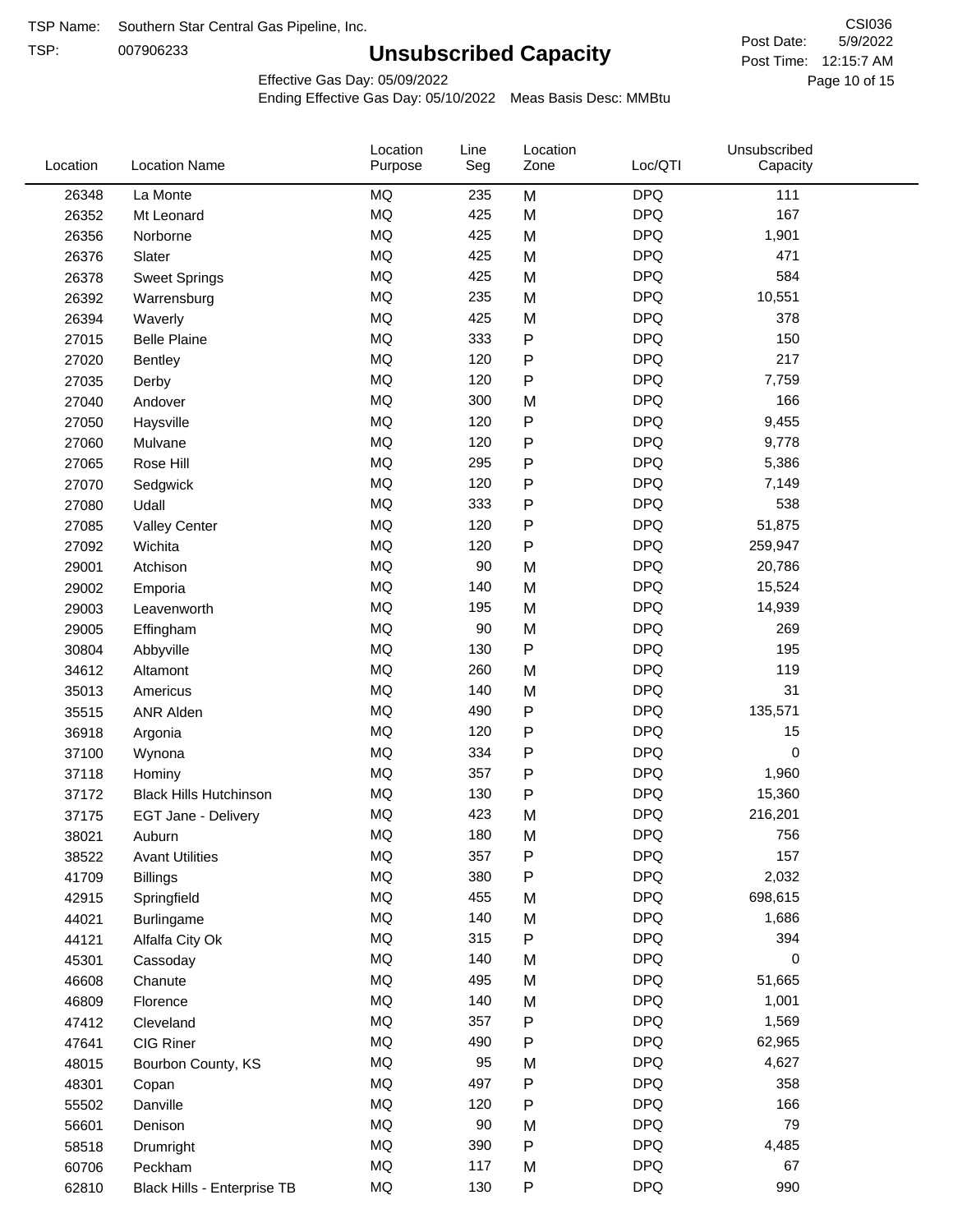TSP:

# **Unsubscribed Capacity**

5/9/2022 Page 11 of 15 Post Time: 12:15:7 AM CSI036 Post Date:

Effective Gas Day: 05/09/2022

| Location | <b>Location Name</b>          | Location<br>Purpose | Line<br>Seg | Location<br>Zone | Loc/QTI    | Unsubscribed<br>Capacity |  |
|----------|-------------------------------|---------------------|-------------|------------------|------------|--------------------------|--|
| 63919    | Eskridge                      | <b>MQ</b>           | 140         | M                | <b>DPQ</b> | 820                      |  |
| 68015    | Ford                          | MQ                  | 130         | ${\sf P}$        | <b>DPQ</b> | 424                      |  |
| 68518    | Freedom                       | <b>MQ</b>           | 315         | ${\sf P}$        | <b>DPQ</b> | 12                       |  |
| 70408    | <b>Garnett KS</b>             | <b>MQ</b>           | 496         | M                | <b>DPQ</b> | 15,099                   |  |
| 70610    | Gate                          | <b>MQ</b>           | 315         | $\sf P$          | <b>DPQ</b> | 63                       |  |
| 74416    | Pocasset                      | <b>MQ</b>           | 340         | $\mathsf{P}$     | <b>DPQ</b> | 96                       |  |
| 77118    | Granby                        | MQ                  | 455         | M                | <b>DPQ</b> | 816                      |  |
| 77308    | <b>Bonner Springs Ks</b>      | <b>MQ</b>           | 190         | M                | <b>DPQ</b> | 7,104                    |  |
| 77512    | Eureka, Toronto & Neal        | <b>MQ</b>           | 140         | M                | <b>DPQ</b> | 2,306                    |  |
| 77705    | Anthony                       | <b>MQ</b>           | 120         | $\sf P$          | <b>DPQ</b> | 26,858                   |  |
| 80312    | <b>Hamilton Ks</b>            | <b>MQ</b>           | 140         | M                | <b>DPQ</b> | 445                      |  |
| 80515    | Atmos - Strong Cty &          | MQ                  | 140         | M                | <b>DPQ</b> | 27                       |  |
| 83418    | Howard Ks                     | MQ                  | 498         | M                | <b>DPQ</b> | 3,629                    |  |
| 84021    | Humboldt Ks                   | <b>MQ</b>           | 495         | M                | <b>DPQ</b> | 4,390                    |  |
| 86717    | Iola Ks                       | <b>MQ</b>           | 495         | M                | <b>DPQ</b> | 10,749                   |  |
| 96108    | <b>Black Hills - Lawrence</b> | MQ                  | 180         | M                | <b>DPQ</b> | 45,466                   |  |
| 96912    | Kechi Ks                      | <b>MQ</b>           | 120         | ${\sf P}$        | <b>DPQ</b> | 150                      |  |
| 97112    | Copeland                      | <b>MQ</b>           | 130         | P                | <b>DPQ</b> | 15,628                   |  |
| 102512   | Lebo                          | <b>MQ</b>           | 493         | M                | <b>DPQ</b> | 273                      |  |
| 103101   | Lenapah                       | <b>MQ</b>           | 225         | M                | <b>DPQ</b> | 249                      |  |
| 104615   | Liberal                       | MQ                  | 260         | M                | <b>DPQ</b> | 204                      |  |
| 108119   | Ochelata                      | <b>MQ</b>           | 357         | ${\sf P}$        | <b>DPQ</b> | 168                      |  |
| 108221   | Washington                    | <b>MQ</b>           | 497         | $\mathsf{P}$     | <b>DPQ</b> | 395                      |  |
| 110412   | McLouth                       | <b>MQ</b>           | 170         | M                | <b>DPQ</b> | 113                      |  |
| 110908   | Mannford                      | <b>MQ</b>           | 357         | Ρ                | <b>DPQ</b> | 456                      |  |
| 113612   | Webb City, OK TB              | <b>MQ</b>           | 335         | $\mathsf{P}$     | <b>DPQ</b> | 317                      |  |
| 113713   | Osage City Ok                 | <b>MQ</b>           | 357         | P                | <b>DPQ</b> | 239                      |  |
| 113812   | Clinton & Leeton              | MQ                  | 235         | M                | <b>DPQ</b> | 21,928                   |  |
| 113852   | Marshall                      | MQ                  | 425         | M                | <b>DPQ</b> | 14,581                   |  |
| 113856   | Nevada                        | MQ                  | 95          | M                | <b>DPQ</b> | 9,333                    |  |
| 113864   | <b>Platte City</b>            | MQ                  | 250         | M                | <b>DPQ</b> | 2,890                    |  |
| 113872   | Lexington-Richmond-Henrietta  | MQ                  | 425         | M                | <b>DPQ</b> | 3,022                    |  |
| 113876   | Sedalia                       | ΜQ                  | 235         | M                | <b>DPQ</b> | 26,188                   |  |
| 113880   | Tracy                         | MQ                  | 250         | M                | <b>DPQ</b> | 135                      |  |
| 113892   | Weston                        | MQ                  | 250         | M                | <b>DPQ</b> | 1,140                    |  |
| 118121   | Mulberry                      | MQ                  | 260         | M                | <b>DPQ</b> | 239                      |  |
| 118321   | Mulhall                       | MQ                  | 400         | ${\sf P}$        | <b>DPQ</b> | 150                      |  |
| 120000   | Spire                         | MQ                  | 235         | M                | <b>DPQ</b> | 13,115                   |  |
| 121110   | Neodesha                      | MQ                  | 495         | M                | <b>DPQ</b> | 6,410                    |  |
| 121315   | Neosho Rapids                 | MQ                  | 493         | M                | <b>DPQ</b> | 289                      |  |
| 121415   | <b>NGPL Barton</b>            | MQ                  | 490         | P                | <b>DPQ</b> | 184,224                  |  |
| 121515   | <b>NGPL Ford</b>              | MQ                  | 130         | ${\sf P}$        | <b>DPQ</b> | 269,500                  |  |
| 122715   | Afton-Fairland-Grove-Jay      | MQ                  | 225         | M                | <b>DPQ</b> | 6,793                    |  |
| 122915   | Norwich                       | MQ                  | 120         | ${\sf P}$        | <b>DPQ</b> | 124                      |  |
| 125315   | Oilton                        | MQ                  | 357         | ${\sf P}$        | <b>DPQ</b> | 1,130                    |  |
| 129311   | <b>ONG Harper County</b>      | MQ                  | 315         | P                | <b>DPQ</b> | 7,083                    |  |
| 129712   | Olivet                        | MQ                  | 493         | M                | <b>DPQ</b> | 24                       |  |
| 130001   | Orlando                       | MQ                  | 400         | P                | <b>DPQ</b> | 219                      |  |
| 132018   | Oronogo                       | $\sf{MQ}$           | 450         | M                | <b>DPQ</b> | 256                      |  |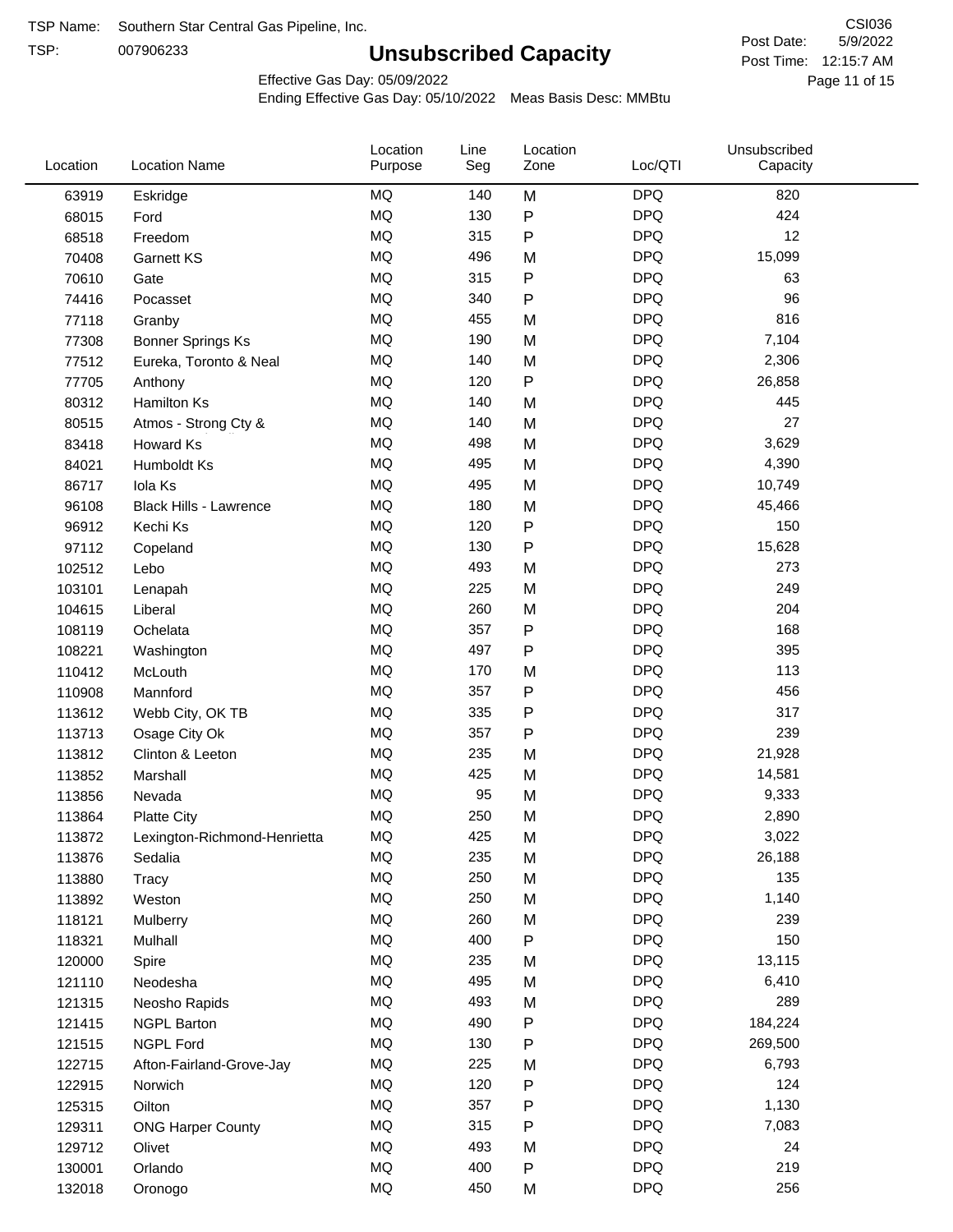TSP:

# **Unsubscribed Capacity**

5/9/2022 Page 12 of 15 Post Time: 12:15:7 AM CSI036 Post Date:

Effective Gas Day: 05/09/2022

| Location | <b>Location Name</b>             | Location<br>Purpose | Line<br>Seg | Location<br>Zone | Loc/QTI    | Unsubscribed<br>Capacity |  |
|----------|----------------------------------|---------------------|-------------|------------------|------------|--------------------------|--|
| 132519   | Osage City Ks                    | MQ                  | 140         | M                | <b>DPQ</b> | 3,551                    |  |
| 135533   | <b>PEPL Princeton</b>            | MQ                  | 496         | M                | <b>DPQ</b> | 106,178                  |  |
| 135808   | Partridge                        | MQ                  | 130         | P                | <b>DPQ</b> | 134                      |  |
| 136701   | <b>Black Hills Reno</b>          | <b>MQ</b>           | 130         | Ρ                | <b>DPQ</b> | 12,912                   |  |
| 137550   | <b>Black Hills South Wichita</b> | <b>MQ</b>           | 120         | Ρ                | <b>DPQ</b> | 18,975                   |  |
| 139712   | Plattsburg                       | <b>MQ</b>           | 250         | M                | <b>DPQ</b> | 1,764                    |  |
| 145950   | Merino                           | <b>MQ</b>           | 490         | Ρ                | <b>DPQ</b> | 156                      |  |
| 150418   | Ramona                           | <b>MQ</b>           | 357         | P                | <b>DPQ</b> | 396                      |  |
| 151525   | Reading                          | MQ                  | 140         | M                | <b>DPQ</b> | 20                       |  |
| 154501   | Nelagoney                        | <b>MQ</b>           | 334         | $\mathsf{P}$     | <b>DPQ</b> | 179                      |  |
| 157025   | Severy                           | <b>MQ</b>           | 498         | M                | <b>DPQ</b> | 142                      |  |
| 163100   | Superior                         | <b>MQ</b>           | 265         | M                | <b>DPQ</b> | 336                      |  |
| 164725   | Sylvia                           | <b>MQ</b>           | 130         | P                | <b>DPQ</b> | 141                      |  |
| 168112   | Transwestern Canadian - Del.     | <b>MQ</b>           | 458         | Ρ                | <b>DPQ</b> | 230,000                  |  |
| 168612   | Chetopa & Rural                  | <b>MQ</b>           | 260         | M                | <b>DPQ</b> | 678                      |  |
| 168620   | Edna & Bartlett                  | <b>MQ</b>           | 260         | M                | <b>DPQ</b> | 248                      |  |
| 172812   | Conner Area                      | MQ                  | 195         | M                | <b>DPQ</b> | 139                      |  |
| 172820   | Easton & Lowemont                | MQ                  | 195         | M                | <b>DPQ</b> | 223                      |  |
| 172822   | Savonburg & Elsmore              | <b>MQ</b>           | 95          | M                | <b>DPQ</b> | 600                      |  |
| 172828   | <b>Fall River</b>                | <b>MQ</b>           | 498         | M                | <b>DPQ</b> | 378                      |  |
| 172832   | Galesburg                        | <b>MQ</b>           | 495         | M                | <b>DPQ</b> | 191                      |  |
| 172834   | Atmos Energy - Olathe            | <b>MQ</b>           | 190         | M                | <b>DPQ</b> | 23,240                   |  |
| 172836   | Havana                           | <b>MQ</b>           | 117         | M                | <b>DPQ</b> | 54                       |  |
| 172838   | Hillsdale                        | <b>MQ</b>           | 235         | M                | <b>DPQ</b> | 202                      |  |
| 172844   | Jarbalo                          | <b>MQ</b>           | 170         | M                | <b>DPQ</b> | 146                      |  |
| 172848   | Kickapoo                         | <b>MQ</b>           | 250         | M                | <b>DPQ</b> | 241                      |  |
| 172855   | Liberty                          | <b>MQ</b>           | 260         | M                | <b>DPQ</b> | 2,880                    |  |
| 172857   | Linwood                          | <b>MQ</b>           | 195         | M                | <b>DPQ</b> | 330                      |  |
| 172860   | Mc Cune                          | <b>MQ</b>           | 260         | M                | <b>DPQ</b> | 242                      |  |
| 172862   | Moorehead                        | <b>MQ</b>           | 495         | M                | <b>DPQ</b> | 32                       |  |
| 172864   | Moorehead Rural                  | <b>MQ</b>           | 495         | M                | <b>DPQ</b> | 1,014                    |  |
| 172866   | Mound Valley                     | MQ                  | 260         | M                | <b>DPQ</b> | 101                      |  |
| 172870   | Niotaze                          | MQ                  | 117         | M                | <b>DPQ</b> | 351                      |  |
| 172880   | Pleasant Valley                  | <b>MQ</b>           | 180         | M                | <b>DPQ</b> | 24                       |  |
| 172885   | Reno Area                        | MQ                  | 195         | M                | <b>DPQ</b> | 36                       |  |
| 172892   | Wyandotte                        | <b>MQ</b>           | 190         | M                | <b>DPQ</b> | 10,018                   |  |
| 172944   | Coffeyville Area                 | <b>MQ</b>           | 260         | M                | <b>DPQ</b> | 138,016                  |  |
| 173214   | Uniontown                        | <b>MQ</b>           | 95          | M                | <b>DPQ</b> | 276                      |  |
| 176819   | Viola                            | <b>MQ</b>           | 120         | Ρ                | <b>DPQ</b> | 120                      |  |
| 180311   | Wakita                           | <b>MQ</b>           | 315         | Ρ                | <b>DPQ</b> | 74                       |  |
| 181013   | Walton                           | MQ                  | 140         | M                | <b>DPQ</b> | 138                      |  |
| 181715   | Wann                             | <b>MQ</b>           | 225         | M                | <b>DPQ</b> | 65                       |  |
| 223001   | Atchison Eng Defense Ind Plt     | <b>MQ</b>           | 90          | M                | <b>DPQ</b> | 137                      |  |
| 224501   | <b>ICI Chemical Plant</b>        | <b>MQ</b>           | 450         | M                | <b>DPQ</b> | 1,880                    |  |
| 225001   | Augusta Sewage Plant             | MQ                  | 295         | Ρ                | <b>DPQ</b> | 63                       |  |
| 243501   | <b>Beech Aircraft Plant</b>      | MQ                  | 120         | Ρ                | <b>DPQ</b> | 5,725                    |  |
| 253001   | Roenbaugh Lease Irrigation       | MQ                  | 130         | Ρ                | <b>DPQ</b> | 107                      |  |
| 266001   | Boeing No 2 Plant                | MQ                  | 120         | Ρ                | <b>DPQ</b> | 16,419                   |  |
| 274001   | Pleasant Valley Irr.             | <b>MQ</b>           | 130         | P                | <b>DPQ</b> | 233                      |  |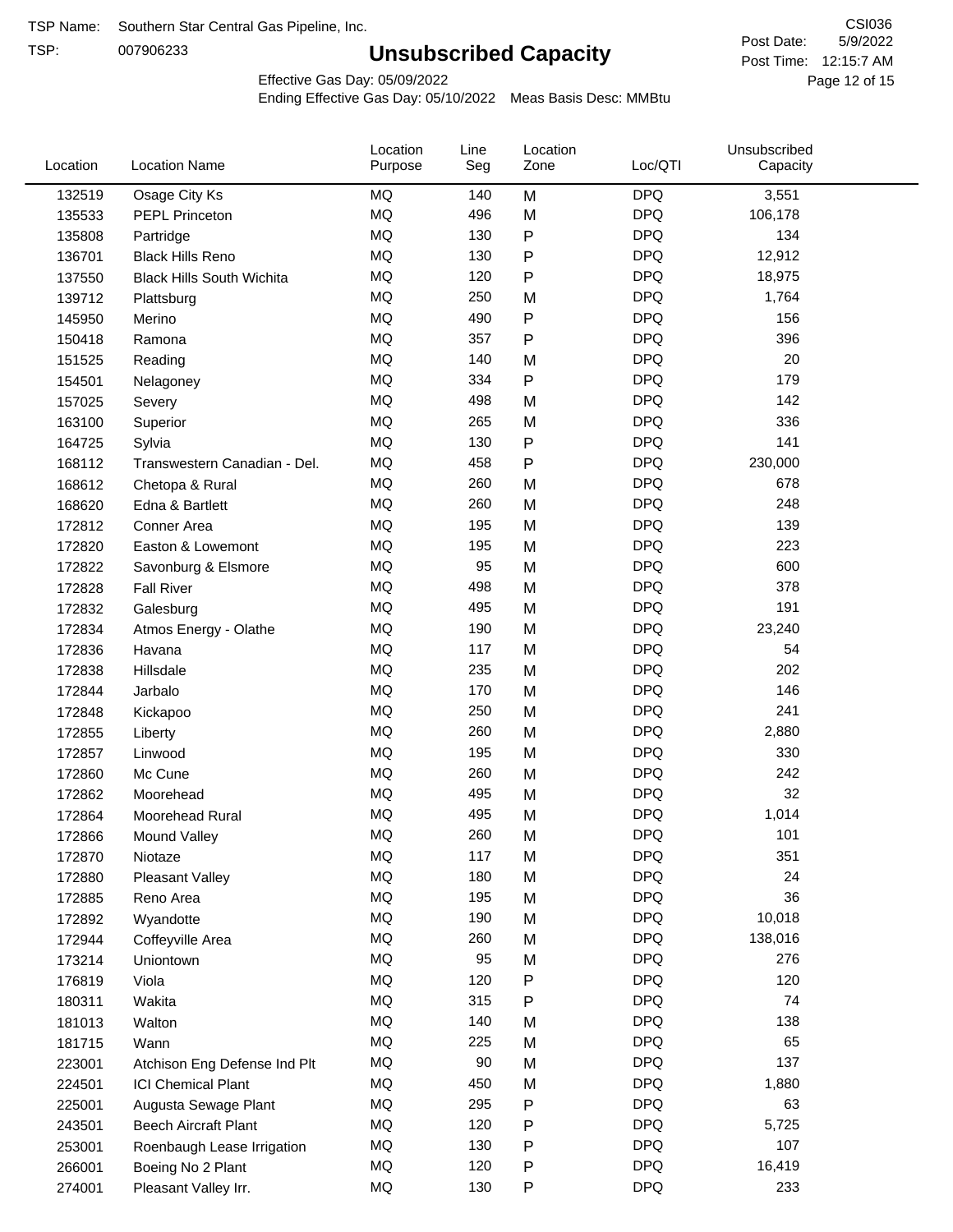TSP:

# **Unsubscribed Capacity**

5/9/2022 Page 13 of 15 Post Time: 12:15:7 AM CSI036 Post Date:

Effective Gas Day: 05/09/2022

| Location | <b>Location Name</b>            | Location<br>Purpose | Line<br>Seg | Location<br>Zone | Loc/QTI    | Unsubscribed<br>Capacity |  |
|----------|---------------------------------|---------------------|-------------|------------------|------------|--------------------------|--|
| 285501   | <b>Buildex Haydite Plant</b>    | MQ                  | 250         | M                | <b>DPQ</b> | 8,075                    |  |
| 290301   | So Ks & Ok Rr Depot Store &     | <b>MQ</b>           | 177         | M                | <b>DPQ</b> | 2                        |  |
| 297501   | Cargill Salt                    | <b>MQ</b>           | 315         | P                | <b>DPQ</b> | 639                      |  |
| 298001   | Carlson Prodts Mfg Plant        | <b>MQ</b>           | 120         | P                | <b>DPQ</b> | 185                      |  |
| 303701   | Central Plain Feedyard          | <b>MQ</b>           | 315         | Ρ                | <b>DPQ</b> | 151                      |  |
| 310001   | Church SW Irrigation            | MQ                  | 130         | P                | <b>DPQ</b> | 60                       |  |
| 329401   | Phillips 66 Ponca City Refinery | MQ                  | 335         | Ρ                | <b>DPQ</b> | 10,000                   |  |
| 332501   | Lawrence Plt Atmos              | MQ                  | 195         | M                | <b>DPQ</b> | 64,427                   |  |
| 334101   | Copeland RE Irrigation          | MQ                  | 130         | P                | <b>DPQ</b> | 60                       |  |
| 354001   | Derstein Irrigation             | MQ                  | 130         | P                | <b>DPQ</b> | 60                       |  |
| 355001   | Detrixhe S Irrigation           | MQ                  | 458         | P                | <b>DPQ</b> | 66                       |  |
| 363001   | Wilroads Irrigation             | MQ                  | 130         | Ρ                | <b>DPQ</b> | 534                      |  |
| 378501   | <b>Empire Riverton</b>          | MQ                  | 260         | M                | <b>DPQ</b> | 32,727                   |  |
| 378502   | <b>Empire Energy Center</b>     | MQ                  | 455         | M                | <b>DPQ</b> | 99,068                   |  |
| 378503   | <b>Empire Stateline South</b>   | MQ                  | 260         | M                | <b>DPQ</b> | 35,000                   |  |
| 378504   | <b>Empire Stateline North</b>   | MQ                  | 260         | M                | <b>DPQ</b> | 61,589                   |  |
| 383501   | <b>FMC Chemical Plant</b>       | <b>MQ</b>           | 195         | M                | <b>DPQ</b> | 4,709                    |  |
| 385001   | Farley Machine Shop             | <b>MQ</b>           | 45          | P                | <b>DPQ</b> | 61                       |  |
| 387001   | PCS Phosphate                   | MQ                  | 260         | M                | <b>DPQ</b> | 1,255                    |  |
| 388001   | Dodge City Plt Koch Nitrogen    | MQ                  | 130         | Ρ                | <b>DPQ</b> | 53,235                   |  |
| 411501   | Gaines FD Burkett Lease         | MQ                  | 140         | M                | <b>DPQ</b> | 262                      |  |
| 428601   | Glacier Mckee-Miller-Thrall-Ma  | MQ                  | 140         | M                | <b>DPQ</b> | 126                      |  |
| 433001   | Goodyear Topeka Tire Plant      | MQ                  | 180         | M                | <b>DPQ</b> | 5,724                    |  |
| 435501   | <b>Gospel Church Building</b>   | MQ                  | 195         | M                | <b>DPQ</b> | 2                        |  |
| 441300   | Kansas Hugoton                  | 7S                  | 130         | P                | SGQ        | 54,555                   |  |
| 442350   | Sedalia @ Ottawa                | 7S                  | 235         | M                | SGQ        | 904                      |  |
| 442351   | Little Mo                       | 7S                  | 235         | M                | SGQ        | 0                        |  |
| 443150   | <b>Straight Blackwell</b>       | 7S                  | 315         | Ρ                | SGQ        | 0                        |  |
| 443151   | Waynoka Lateral                 | 7S                  | 315         | P                | SGQ        | 102,337                  |  |
| 443152   | Straight Blackwell @ Beaver     | 7S                  | 315         | P                | SGQ        | 47,725                   |  |
| 443800   | <b>Edmond Blackwell</b>         | 7S                  | 380         | Ρ                | SGQ        | 284                      |  |
| 443851   | LS385 Delivery Constraint       | 7S                  | 385         | P                | SGQ        | 134,541                  |  |
| 444001   | West Edmond                     | 7S                  | 400         | P                | SGQ        | 2,440                    |  |
| 444003   | South Maysville Delivery        | 7S                  | 400         | P                | SGQ        | 105,412                  |  |
| 444550   | Saginaw CS Area Deliveries      | 7S                  | 455         | M                | SGQ        | 71,239                   |  |
| 444580   | Canadian Blackwell              | 7S                  | 458         | P                | SGQ        | 0                        |  |
| 444581   | Canadian Blackwell @            | 7S                  | 458         | P                | SGQ        | 104,611                  |  |
| 444582   | Canadian Blackwell @ Mutual     | 7S                  | 458         | P                | SGQ        | 0                        |  |
| 444901   | Rawlins Hesston Delivery        | 7S                  | 490         | Ρ                | SGQ        | 121,424                  |  |
| 444902   | <b>Riner Delivery</b>           | 7S                  | 490         | Ρ                | SGQ        | 184,693                  |  |
| 445538   | Montezuma CS                    | MV                  | 130         | P                | <b>MLQ</b> | 56,201                   |  |
| 445569   | <b>Riner CS</b>                 | MV                  | 490         | P                | <b>MLQ</b> | 1,000                    |  |
| 445577   | Levant CS                       | MV                  | 490         | P                | <b>MLQ</b> | 1,384                    |  |
| 449003   | Edmond CS w/o OK                | MV                  | 400         | Ρ                | <b>MLQ</b> | 1,763                    |  |
| 462001   | <b>Heartland Cement Plant</b>   | MQ                  | 495         | M                | <b>DPQ</b> | 1,046                    |  |
| 465001   | Herzog Cont                     | MQ                  | 250         | M                | <b>DPQ</b> | 3,000                    |  |
| 495501   | Kanopolis Salt Plt Independent  | MQ                  | 265         | M                | <b>DPQ</b> | 61                       |  |
| 519501   | Richie/Ripley                   | MQ                  | 120         | P                | <b>DPQ</b> | 448                      |  |
| 522502   | Lawrence Power Plt              | MQ                  | 180         | M                | <b>DPQ</b> | 138,069                  |  |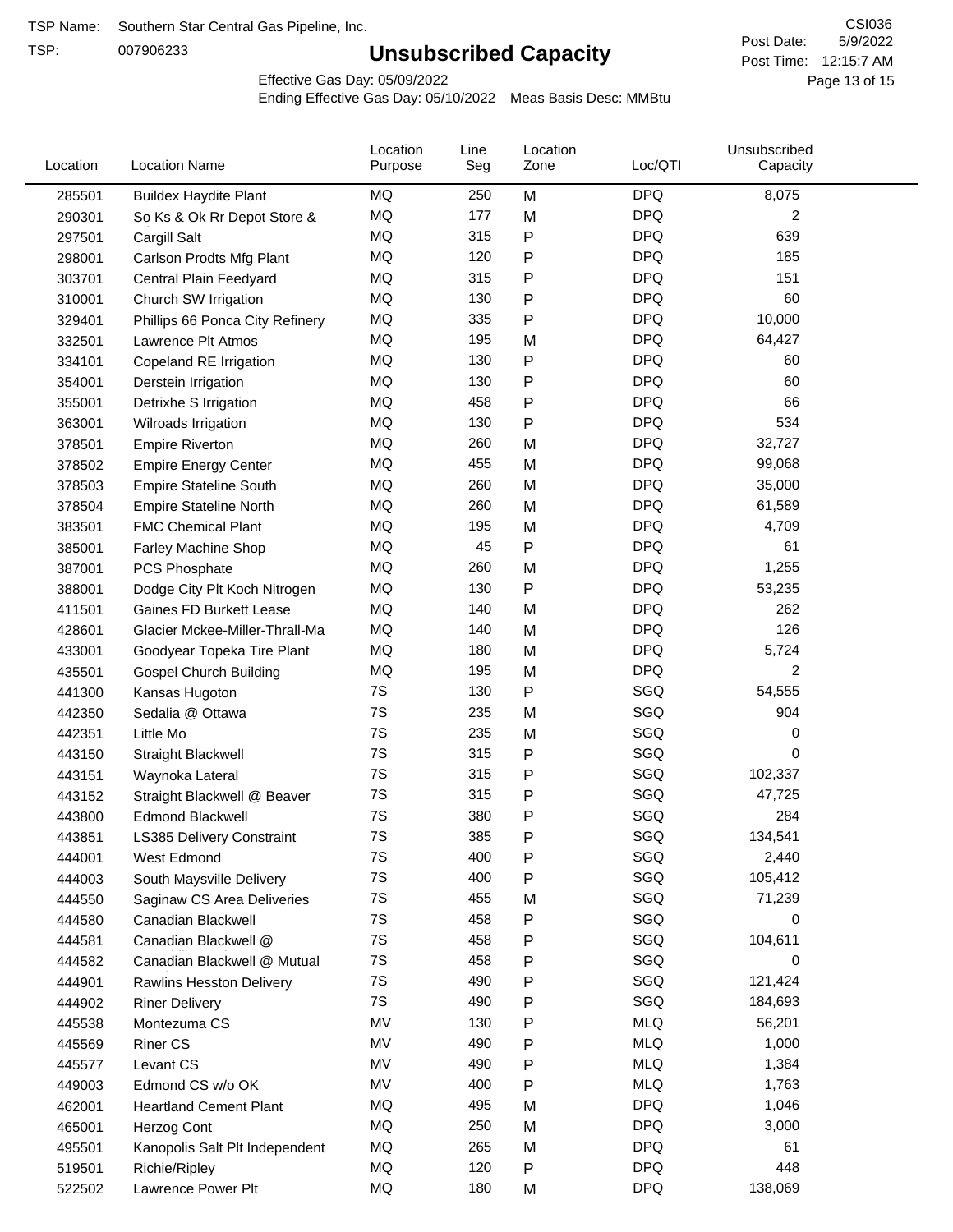TSP:

# **Unsubscribed Capacity**

5/9/2022 Page 14 of 15 Post Time: 12:15:7 AM CSI036 Post Date:

Effective Gas Day: 05/09/2022

| Location | <b>Location Name</b>                     | Location<br>Purpose | Line<br>Seg | Location<br>Zone | Loc/QTI    | Unsubscribed<br>Capacity |  |
|----------|------------------------------------------|---------------------|-------------|------------------|------------|--------------------------|--|
| 526001   | Ks Pen Boiler                            | MQ                  | 195         | M                | <b>DPQ</b> | 805                      |  |
| 526201   | Ks Pen Kitchen                           | MQ                  | 195         | M                | <b>DPQ</b> | 626                      |  |
| 527502   | <b>Black Hills- Lawrence Service</b>     | MQ                  | 195         | M                | <b>DPQ</b> | 46                       |  |
| 527701   | <b>Black Hills- Matfield Green</b>       | MQ                  | 140         | M                | <b>DPQ</b> | 61                       |  |
| 527702   | <b>Black Hills- Towanda Service</b>      | <b>MQ</b>           | 300         | M                | <b>DPQ</b> | 48                       |  |
| 527704   | <b>Black Hills-Wellington</b>            | MQ                  | 333         | P                | <b>DPQ</b> | 48                       |  |
| 527705   | <b>Black Hills- Belle Plaine Service</b> | MQ                  | 333         | P                | <b>DPQ</b> | 84                       |  |
| 527706   | Black Hills- S Wichita                   | MQ                  | 120         | P                | <b>DPQ</b> | 5                        |  |
| 541001   | L&S Beckerview, Inc.                     | MQ                  | 90          | M                | <b>DPQ</b> | 137                      |  |
| 544101   | Knight Feedlot                           | <b>MQ</b>           | 265         | M                | <b>DPQ</b> | 138                      |  |
| 545801   | Jayhawk Chemical Plant                   | MQ                  | 260         | M                | <b>DPQ</b> | 2,313                    |  |
| 560001   | Leavenworth Co Shop Heating              | MQ                  | 195         | M                | <b>DPQ</b> | 10                       |  |
| 571001   | <b>Bunge Milling Grain Dryer</b>         | MQ                  | 90          | M                | <b>DPQ</b> | 2,354                    |  |
| 588701   | Lyons Wtr Pump Station                   | <b>MQ</b>           | 45          | P                | <b>DPQ</b> | 61                       |  |
| 592501   | <b>MEC Machine Shop</b>                  | MQ                  | 177         | M                | <b>DPQ</b> | 186                      |  |
| 620001   | Langdon Pump Station                     | MQ                  | 130         | P                | <b>DPQ</b> | 1,000                    |  |
| 630204   | Ralph Green Powerplant                   | MQ                  | 235         | M                | <b>DPQ</b> | 19,500                   |  |
| 633001   | Mo State School Higginsville             | MQ                  | 425         | M                | <b>DPQ</b> | 164                      |  |
| 640001   | Monarch Humboldt Cem Plt                 | MQ                  | 495         | M                | <b>DPQ</b> | 8,127                    |  |
| 654101   | Mull Farms Irrigation                    | MQ                  | 130         | Ρ                | <b>DPQ</b> | 186                      |  |
| 707001   | Oxford Alfala Dehy Plant                 | MQ                  | 333         | P                | <b>DPQ</b> | 647                      |  |
| 709501   | <b>ONEOK Hutchinson Frac Plt</b>         | MQ                  | 130         | Ρ                | <b>DPQ</b> | 11,186                   |  |
| 719001   | Petrolite Wax Refinery                   | MQ                  | 357         | Ρ                | <b>DPQ</b> | 4,930                    |  |
| 720001   | Woolaroc Lodge Phillips F                | <b>MQ</b>           | 357         | P                | <b>DPQ</b> | 168                      |  |
| 725001   | Harrisonville Prod Phillips Pp           | MQ                  | 235         | M                | <b>DPQ</b> | 1,414                    |  |
| 725602   | Wichita Pump Sta Phillips Ppl            | MQ                  | 120         | P                | <b>DPQ</b> | 641                      |  |
| 731001   | Pines Int'l Dehy Plant                   | MQ                  | 195         | M                | <b>DPQ</b> | 273                      |  |
| 739001   | Danny D. & Susan J. Post                 | MQ                  | 130         | P                | <b>DPQ</b> | 60                       |  |
| 753501   | Quivira Country Club House               | MQ                  | 190         | M                | <b>DPQ</b> | 121                      |  |
| 753701   | <b>ONEOK Medford</b>                     | MQ                  | 458         | P                | <b>DPQ</b> | 44,700                   |  |
| 813001   | Wineteer School 260                      | MQ                  | 295         | P                | <b>DPQ</b> | 203                      |  |
| 813401   | Grant School 497                         | MQ                  | 195         | M                | <b>DPQ</b> | 45                       |  |
| 815401   | Minneha Grade School 259                 | ΜQ                  | 120         | Ρ                | <b>DPQ</b> | 185                      |  |
| 846001   | Smith D Irrigation                       | MQ                  | 265         | M                | <b>DPQ</b> | 61                       |  |
| 850001   | Snook M Irrigation                       | MQ                  | 130         | P                | <b>DPQ</b> | 44                       |  |
| 865001   | Southwest Elect Mfg Plant                | MQ                  | 400         | P                | <b>DPQ</b> | 394                      |  |
| 875001   | Stahl Spec Aluminum Alloy                | MQ                  | 235         | M                | <b>DPQ</b> | 4,936                    |  |
| 877001   | St Dept Boys Indust School               | MQ                  | 180         | M                | <b>DPQ</b> | 407                      |  |
| 910001   | <b>Total Ark City Oil Refinery</b>       | MQ                  | 333         | M                | <b>DPQ</b> | 203                      |  |
| 926501   | <b>Urschel DR Irrigation</b>             | MQ                  | 458         | P                | <b>DPQ</b> | 256                      |  |
| 928001   | Mcconnell Air Force Base                 | MQ                  | 295         | P                | <b>DPQ</b> | 7,803                    |  |
| 929201   | Ft. Leavenworth Army Base                | MQ                  | 250         | M                | <b>DPQ</b> | 18,888                   |  |
| 932001   | Leavenworth Penitentiary                 | MQ                  | 250         | M                | <b>DPQ</b> | 3,206                    |  |
| 934201   | Va Admin Center                          | MQ                  | 195         | M                | <b>DPQ</b> | 6,827                    |  |
| 962001   | Sunflower Electric - Judson              | MQ                  | 130         | P                | <b>DPQ</b> | 70,924                   |  |
| 990001   | Yost LM Irrigation                       | MQ                  | 265         | M                | <b>DPQ</b> | 61                       |  |
| 999000   | PMI - Prod to Mkt Interface              | MQ                  | 909         | P                | <b>DPQ</b> | 0                        |  |
| 999000   | PMI - Prod to Mkt Interface              | M <sub>2</sub>      | 909         | M                | <b>RPQ</b> | 0                        |  |
| 999001   | Rawlins-Hesston P/M Interface            | MQ                  | 490         | P                | <b>DPQ</b> | 180,938                  |  |